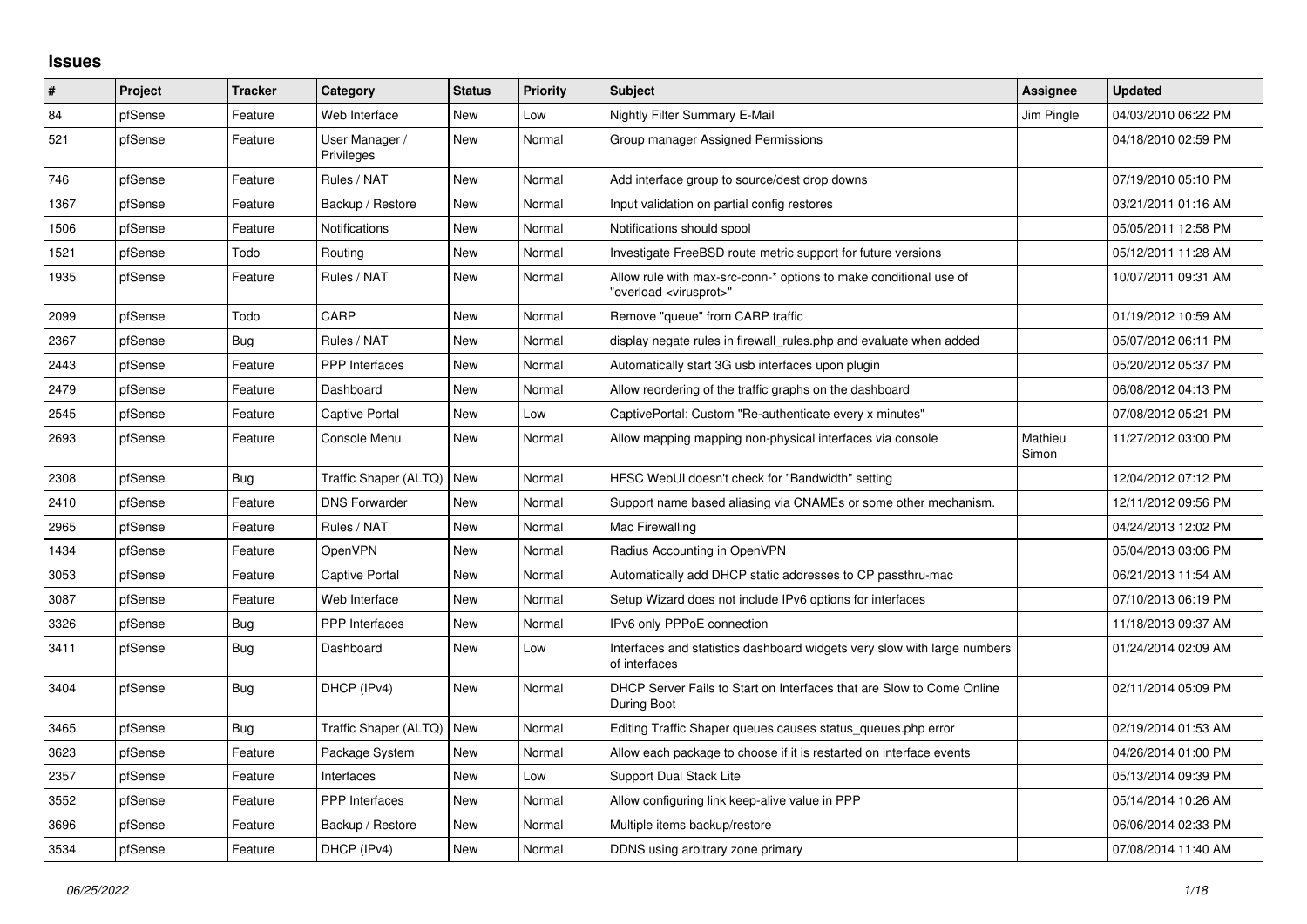| $\vert$ # | Project                | <b>Tracker</b> | Category                     | <b>Status</b> | <b>Priority</b> | <b>Subject</b>                                                                            | <b>Assignee</b> | <b>Updated</b>      |
|-----------|------------------------|----------------|------------------------------|---------------|-----------------|-------------------------------------------------------------------------------------------|-----------------|---------------------|
| 2335      | pfSense                | Bug            | <b>Operating System</b>      | New           | Normal          | IGMPProxy and CARP Results in System Instability Upon Reboot                              |                 | 07/19/2014 10:25 PM |
| 3793      | pfSense                | Feature        | Rules / NAT                  | <b>New</b>    | Normal          | Enable external authentication support for rules                                          |                 | 08/05/2014 01:09 PM |
| 2117      | pfSense                | Feature        | <b>Operating System</b>      | <b>New</b>    | Normal          | 6RD support for ISPs like Swisscom                                                        |                 | 08/22/2014 10:40 AM |
| 3899      | pfSense                | Feature        | Web Interface                | <b>New</b>    | Normal          | Add feature to allow reordering of <package> items in config.xml</package>                |                 | 09/27/2014 04:40 PM |
| 3943      | pfSense                | Feature        | <b>Operating System</b>      | <b>New</b>    | Low             | pf - divert-reply not implemented (usefull for haproxy)                                   |                 | 10/16/2014 06:42 PM |
| 3358      | pfSense                | Bug            | Package System               | New           | Normal          | new version of <include file=""> is not required during reinstall all</include>           |                 | 12/26/2014 12:13 PM |
| 2593      | pfSense                | Feature        | <b>XMLRPC</b>                | <b>New</b>    | Normal          | sync NTPD, SNMP config between HA members                                                 |                 | 01/14/2015 09:04 AM |
| 4292      | pfSense                | Feature        | <b>RRD Graphs</b>            | <b>New</b>    | Normal          | Show 95th Percentile for IPv6 Traffic in RRD Graphs                                       |                 | 01/25/2015 02:24 PM |
| 4374      | pfSense                | Feature        | Notifications                | <b>New</b>    | Low             | Add timestamps to notification e-mails                                                    |                 | 02/05/2015 12:43 AM |
| 4467      | pfSense                | Bug            | Traffic Shaper (ALTQ)        | New           | Normal          | Traffic Graphs shows wrong throughput when traffic shaping enabled                        |                 | 02/23/2015 05:31 PM |
| 4506      | pfSense Packages       | Feature        | FreeRADIUS                   | <b>New</b>    | Normal          | FreeRADIUS groups/hunt groups                                                             |                 | 03/10/2015 08:51 PM |
| 228       | pfSense                | Feature        | Multi-WAN                    | <b>New</b>    | Normal          | Multi-WAN support with same gateway on multiple WANs                                      |                 | 04/11/2015 01:10 AM |
| 4646      | pfSense                | Feature        | Dashboard                    | <b>New</b>    | Normal          | Recover valuable vertical screen real estate in dashboard                                 |                 | 04/20/2015 07:46 PM |
| 4680      | pfSense                | <b>Bug</b>     | <b>DHCP Relay</b>            | <b>New</b>    | Normal          | DHCP relay does not work with DHCP server on other end of OpenVPN<br>tunnel               |                 | 05/05/2015 06:55 PM |
| 4724      | pfSense                | Feature        | Captive Portal               | <b>New</b>    | Low             | Captive Portal Status Add Client Hostname                                                 |                 | 05/22/2015 08:38 AM |
| 4798      | pfSense                | Feature        | <b>DNS Resolver</b>          | <b>New</b>    | Normal          | Make host and domain overrides available to both DNS Resolver and<br><b>DNS Forwarder</b> |                 | 06/29/2015 02:14 AM |
| 4989      | pfSense                | Feature        | <b>IPsec</b>                 | <b>New</b>    | Normal          | Allow all valid strongswan remote gateway options in gui                                  |                 | 08/20/2015 02:57 PM |
| 4628      | pfSense                | Feature        | Web Interface                | <b>New</b>    | Normal          | Add GUI to manage loader tunables (e.g. loader.conf.local)                                |                 | 09/16/2015 04:28 PM |
| 5307      | pfSense                | Feature        | <b>RRD Graphs</b>            | <b>New</b>    | Low             | Add logarithmic scale option to RRD graphs                                                |                 | 10/14/2015 07:37 AM |
| 5360      | pfSense                | Feature        | UPnP/NAT-PMP                 | New           | Normal          | Add possibility to configure independent "UPnP & NAT-PMP" instances                       |                 | 10/31/2015 04:25 AM |
| 5174      | pfSense Packages       | Feature        | <b>NRPE</b>                  | New           | Normal          | nrpe: check_sensors doesnt work, missing Imsensors                                        |                 | 11/15/2015 12:49 AM |
| 5525      | pfSense                | Feature        | OpenVPN                      | <b>New</b>    | Normal          | Add static routes for OpenVPN client remote peer addresses when using<br>non-default WANs |                 | 11/25/2015 08:44 AM |
| 3115      | pfSense                | Feature        | Multi-WAN                    | <b>New</b>    | Normal          | Traffic shaping for multi WAN                                                             |                 | 12/07/2015 02:20 PM |
| 290       | pfSense                | Feature        | Multi-WAN                    | <b>New</b>    | Low             | Add Multi-WAN awareness to UPnP                                                           |                 | 01/06/2016 05:24 PM |
| 5751      | pfSense Packages   Bug |                | squidguard                   | New           | Normal          | SquidGuard target categories not saved when long "Domain List" is<br>provided             |                 | 01/10/2016 08:55 AM |
| 4501      | pfSense                | Feature        | Notifications                | New           | Normal          | Allow email report to send multiple destination                                           |                 | 02/06/2016 04:07 AM |
| 3706      | pfSense                | <b>Bug</b>     | User Manager /<br>Privileges | New           | Normal          | Permission order affects default page on limited accounts, but can't<br>reorder           |                 | 02/06/2016 04:10 AM |
| 2276      | pfSense                | Feature        | Certificates                 | New           | Normal          | Remote CRL fetch support                                                                  |                 | 02/06/2016 04:14 AM |
| 1574      | pfSense                | Feature        | User Manager /<br>Privileges | New           | Normal          | Password quality enforcment.                                                              |                 | 02/06/2016 04:15 AM |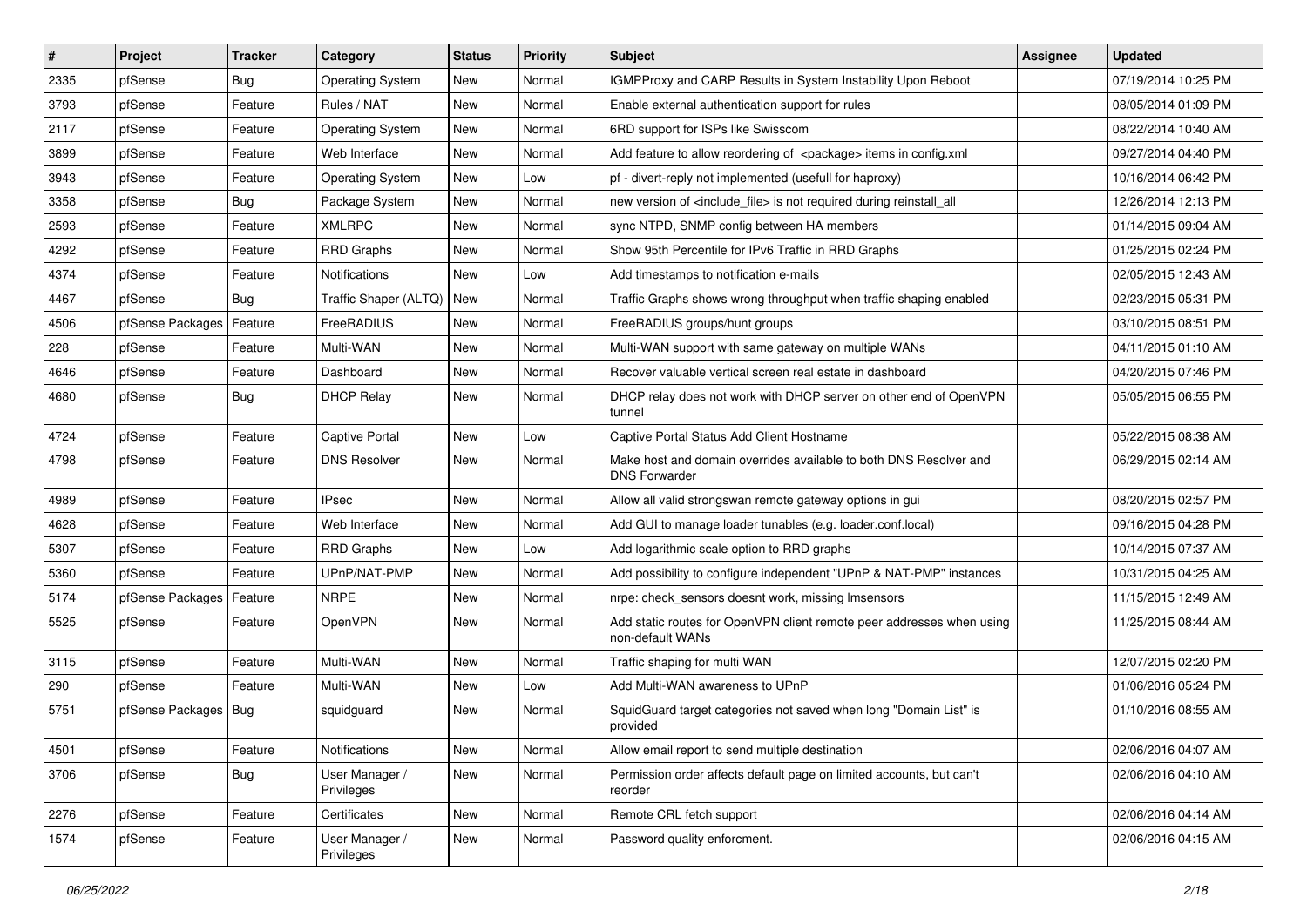| $\pmb{\sharp}$ | Project                | <b>Tracker</b> | Category                                 | <b>Status</b> | <b>Priority</b> | <b>Subject</b>                                                                                               | Assignee             | <b>Updated</b>      |
|----------------|------------------------|----------------|------------------------------------------|---------------|-----------------|--------------------------------------------------------------------------------------------------------------|----------------------|---------------------|
| 4165           | pfSense                | Feature        | Rules / NAT                              | <b>New</b>    | Low             | Allow for security zones when defining interfaces and firewall rules.                                        |                      | 02/06/2016 04:35 AM |
| 5445           | pfSense                | Todo           | Web Interface                            | <b>New</b>    | Normal          | Improve banner for "background activity"                                                                     |                      | 02/06/2016 04:43 AM |
| 32             | pfSense                | Todo           | User Manager /<br>Privileges             | <b>New</b>    | Normal          | PPPoE Server users integration with user manager                                                             |                      | 02/06/2016 04:53 AM |
| 33             | pfSense                | Todo           | User Manager /<br>Privileges             | New           | Normal          | L2TP users integration with user manager                                                                     |                      | 02/06/2016 04:53 AM |
| 371            | pfSense                | Feature        | Rules / NAT                              | <b>New</b>    | Normal          | Allow moving of bogon and RFC 1918 rules                                                                     |                      | 02/06/2016 04:53 AM |
| 96             | pfSense                | Feature        | Rules / NAT                              | <b>New</b>    | Normal          | Add "All local networks" to source and destination drop down boxen in<br>firewall rules                      |                      | 02/06/2016 04:53 AM |
| 986            | pfSense                | Feature        | Web Interface                            | <b>New</b>    | Normal          | Dynamic states view                                                                                          |                      | 02/06/2016 04:58 AM |
| 1307           | pfSense                | Feature        | Web Interface                            | <b>New</b>    | Normal          | Request: Option To Resolve Addresses in State Table Summary                                                  |                      | 02/06/2016 04:58 AM |
| 2138           | pfSense                | Bug            | RRD Graphs                               | New           | Normal          | RRD Wireless graph broken in BSS mode                                                                        |                      | 02/06/2016 04:59 AM |
| 2025           | pfSense                | Feature        | <b>Captive Portal</b>                    | New           | Normal          | Captive Portal: Easy accessible Logout page instead of Logout pop-up<br>window                               |                      | 02/06/2016 04:59 AM |
| 2315           | pfSense                | Feature        | Traffic Shaper (ALTQ)   New              |               | Normal          | Traffic Shaper - Adaptive Bandwidth Management                                                               |                      | 02/06/2016 05:07 AM |
| 5480           | pfSense                | Todo           | Web Interface                            | New           | Low             | inconsistent display of default values in fields                                                             | <b>Jared Dillard</b> | 03/01/2016 04:59 PM |
| 5950           | pfSense                | Feature        | DHCP (IPv6)                              | <b>New</b>    | Normal          | DHCPv6 Server support for PD of PD-obtained networks                                                         |                      | 03/04/2016 03:04 AM |
| 5474           | pfSense                | Feature        | Interfaces                               | <b>New</b>    | Normal          | Add 802.1x configuration to wired interfaces.                                                                |                      | 03/16/2016 04:32 PM |
| 5835           | pfSense                | Feature        | <b>OpenVPN</b>                           | New           | Very Low        | Improve OpenVPN client gateway detection in edge cases where the<br>remote does not send gateway information |                      | 03/20/2016 12:29 AM |
| 1675           | pfSense                | Bug            | <b>Captive Portal</b>                    | <b>New</b>    | Normal          | Captive portal logout problems with pop-up blockers.                                                         | <b>Jared Dillard</b> | 03/28/2016 01:37 PM |
| 3862           | pfSense                | Feature        | <b>IGMP Proxy</b>                        | New           | Normal          | Allow configuration of IGMP proxy's 'quickleave' parameter from the web<br>interface                         |                      | 04/05/2016 03:24 AM |
| 6023           | pfSense Packages   Bug |                | Suricata                                 | <b>New</b>    | Low             | Traffic Shaper (pfsense 2.3) Suricata V3.0 Inline Mode Operation                                             | Luiz Souza           | 04/15/2016 05:59 AM |
| 6213           | pfSense                | Feature        | <b>IPsec</b>                             | New           | Normal          | IPSEC: IPV4/IPV6 dual-interface-stack support for Mobile IKE                                                 |                      | 04/20/2016 07:48 AM |
| 6215           | pfSense                | Feature        | Web Interface                            | <b>New</b>    | Normal          | Create consistent UI for admin access security                                                               |                      | 04/20/2016 03:05 PM |
| 6361           | pfSense                | Bug            | Web Interface                            | <b>New</b>    | Low             | Responsive Mobile Menu issue                                                                                 |                      | 05/16/2016 12:09 PM |
| 6386           | pfSense                | Bug            | IPv6 Router<br>Advertisements<br>(RADVD) | New           | Low             | Switching Router Advertisements to disabled should broadcast IP<br>Removal messages                          |                      | 05/22/2016 10:44 PM |
| 6390           | pfSense                | Todo           | Dashboard                                | New           | Low             | Autoscale from Traffic Graph not correct size (big graphs)                                                   |                      | 05/23/2016 01:38 PM |
| 6471           | pfSense Packages   Bug |                | squidguard                               | <b>New</b>    | Normal          | pfsense 2.3.1 squidguard -> common ACL -> Target Rules List missing                                          |                      | 06/08/2016 06:22 PM |
| 6500           | pfSense                | Feature        | Package System                           | New           | Normal          | Should be a way to determine which packages are available without<br>having to update/install                |                      | 06/17/2016 05:34 PM |
| 6521           | pfSense Packages   Bug |                | squidguard                               | New           | Normal          | pfsense 2.3.1 squidguard -> Groups ACL -> Target Rules List missing                                          |                      | 06/25/2016 10:49 PM |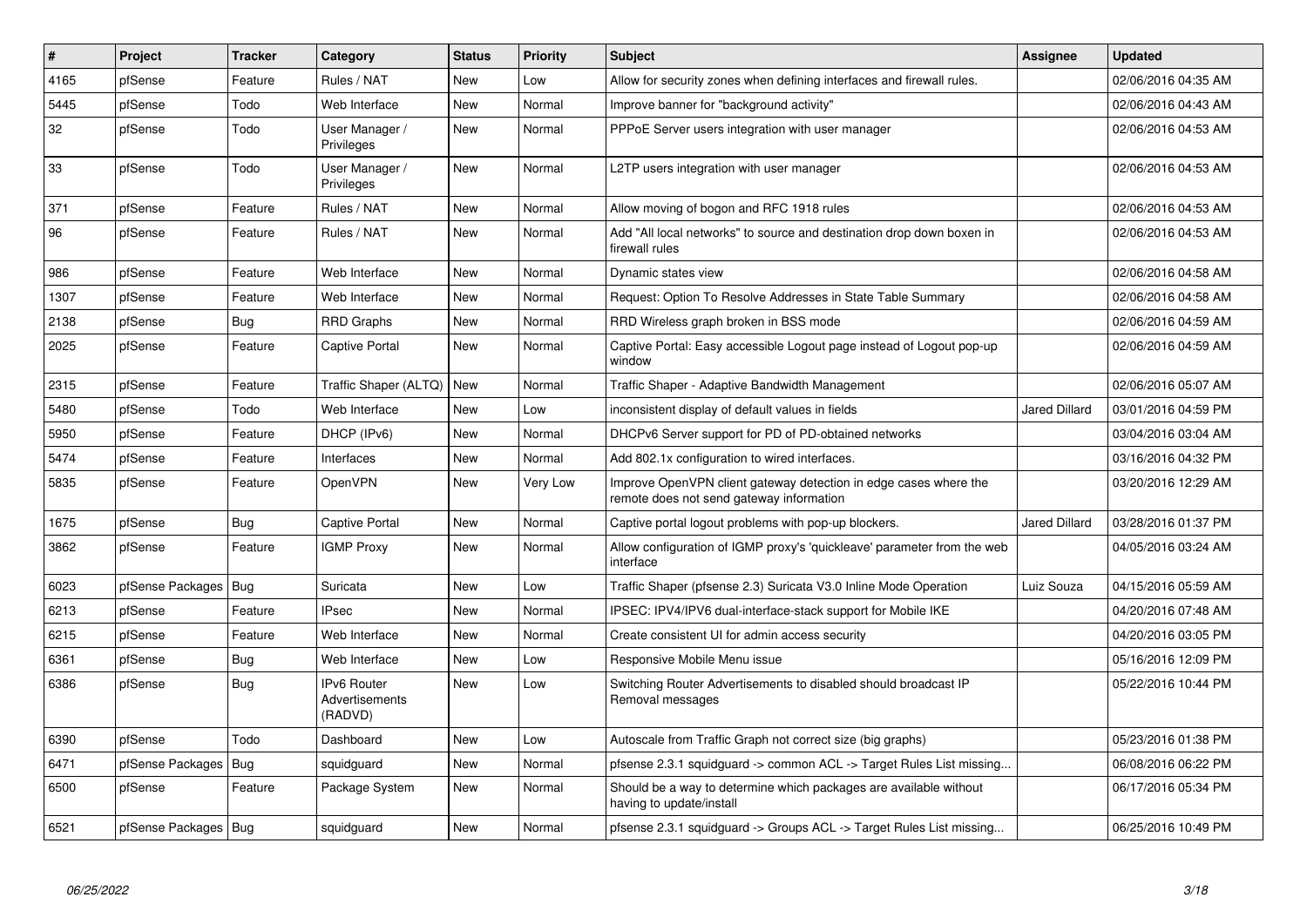| $\vert$ # | Project                | <b>Tracker</b> | Category                     | <b>Status</b> | <b>Priority</b> | <b>Subject</b>                                                                             | Assignee             | <b>Updated</b>                     |
|-----------|------------------------|----------------|------------------------------|---------------|-----------------|--------------------------------------------------------------------------------------------|----------------------|------------------------------------|
| 5355      | pfSense                | Bug            | IPsec                        | New           | High            | on Dynamic WAN IP (DHCP Client) it takes 10 minutes before Phase1<br>reconnects            |                      | 07/08/2016 10:29 PM                |
| 4010      | pfSense                | Feature        | OpenVPN                      | New           | Normal          | OpenVPN always loads engines available on openssl                                          |                      | 07/08/2016 10:29 PM                |
| 3382      | pfSense                | Bug            | <b>IGMP Proxy</b>            | New           | Normal          | IGMPPROXY fails with more than 32 interfaces                                               |                      | 07/12/2016 11:01 PM                |
| 6608      | pfSense                | Feature        | Backup / Restore             | <b>New</b>    | Low             | backup and restore dhcp                                                                    |                      | 07/13/2016 04:09 PM                |
| 6569      | pfSense                | Feature        | <b>NTPD</b>                  | New           | Normal          | Support Rockwell ZODIAC binary protocol (Jupiter receiver) for high<br>precision           | Jim Pingle           | 07/18/2016 11:45 AM                |
| 6627      | pfSense                | Bug            | Rules / NAT                  | <b>New</b>    | Normal          | floating tab match rules ignore quick action so should be removed                          |                      | 07/18/2016 02:15 PM                |
| 6697      | pfSense                | Todo           | Web Interface                | New           | Low             | White squares around the numeric values in the Status / Queues page                        | Jared Dillard        | 08/15/2016 03:19 AM                |
| 6727      | pfSense                | Todo           | Web Interface                | New           | Very Low        | Missing file apple-touch-icon-precomposed.png?                                             | Jared Dillard        | 08/18/2016 02:10 PM                |
| 5367      | pfSense                | Bug            | Web Interface                | New           | Normal          | Safari repeatedly tries to reload dashboard                                                | <b>Jared Dillard</b> | 08/22/2016 11:08 AM                |
| 5616      | pfSense                | Feature        | <b>Wireless</b>              | New           | Normal          | <b>Incorrect Wireless Channel</b>                                                          |                      | Jim Thompson   10/09/2016 03:33 PM |
| 2573      | pfSense                | Feature        | <b>Captive Portal</b>        | <b>New</b>    | Normal          | Captive Portal support of RADIUS POD (Packet of Disconnect)                                |                      | 10/17/2016 03:14 AM                |
| 6803      | pfSense                | Bug            | Web Interface                | <b>New</b>    | Normal          | CSRF timeout occurs when it (probably) shouldn't                                           |                      | 11/03/2016 09:43 PM                |
| 3859      | pfSense                | Feature        | Gateway Monitoring           | <b>New</b>    | Low             | Make it possible to set the source IP address for gateway monitoring                       |                      | 11/06/2016 10:12 PM                |
| 6917      | pfSense                | Feature        | Upgrade                      | New           | Normal          | Add ability to choose from what IP/IFACE you search for updates                            |                      | 11/11/2016 09:51 AM                |
| 6956      | pfSense                | Feature        | <b>Captive Portal</b>        | <b>New</b>    | Normal          | Allow more control over concurrent logins                                                  |                      | 11/23/2016 12:01 PM                |
| 6083      | pfSense Packages       | Bug            | Squid                        | New           | Normal          | Suqid Realtime Monitor / Squid Cache Table not diplaying correctly                         |                      | 12/06/2016 07:25 AM                |
| 7040      | pfSense                | Bug            | Interfaces                   | New           | Normal          | Issue when disabling an interface                                                          |                      | 12/26/2016 02:56 AM                |
| 7000      | pfSense Packages       | Feature        | ntop                         | <b>New</b>    | Normal          | ntopng historical data needs to be reworked                                                |                      | 01/14/2017 09:20 AM                |
| 5813      | pfSense                | Feature        | Traffic Shaper (ALTQ)        | New           | Normal          | Replacement of layer7 filter                                                               |                      | 02/18/2017 05:08 PM                |
| 5850      | pfSense                | Feature        | User Manager /<br>Privileges | New           | Normal          | Limit "WebCfg - System: User Manager page" privilege to non-admins<br>and non-admin groups |                      | 02/19/2017 10:04 AM                |
| 7238      | pfSense                | Bug            | Web Interface                | New           | Normal          | Menu layout broken when using "Hostname in Menu" with long<br>hostnames                    |                      | 02/21/2017 07:01 AM                |
| 7292      | pfSense                | Feature        | Dynamic DNS                  | <b>New</b>    | Normal          | DynamicDNS configuration does not sync to HA secondary                                     |                      | 02/21/2017 04:56 PM                |
| 7314      | pfSense                | Bug            | <b>RRD Graphs</b>            | New           | Low             | Discrepancy in ntp monitoring view                                                         |                      | 02/24/2017 08:37 PM                |
| 5306      | pfSense                | Bug            | Package System               | New           | Normal          | textarea fields should have linebreaks sanitized automatically on save                     |                      | 03/03/2017 04:15 AM                |
| 7365      | pfSense                | Feature        | Logging                      | <b>New</b>    | Low             | Pass firewall/filter rule set through logging for centralized loggers to key<br>on         |                      | 03/07/2017 10:44 AM                |
| 3697      | pfSense                | Feature        | Backup / Restore             | New           | Normal          | New backup/restore area: Certificates                                                      |                      | 03/11/2017 11:30 AM                |
| 7367      | pfSense Packages       | Feature        | Squid                        | New           | Normal          | <b>Wizard for Squid</b>                                                                    |                      | 03/14/2017 01:59 PM                |
| 7388      | pfSense Packages   Bug |                | Suricata                     | New           | High            | Suricata does not property recognize MTU for PPPOE interfaces                              |                      | 03/15/2017 05:17 AM                |
| 7403      | pfSense Packages       | <b>Bug</b>     | FreeRADIUS                   | New           | Normal          | Captive Portal + freeradius2 + MySQL problems with German Umlaut                           |                      | 03/17/2017 09:12 AM                |
| 7402      | pfSense                | Bug            | Web Interface                | New           | Normal          | Inconsistent use of htmlentities validation checks                                         |                      | 03/21/2017 08:58 AM                |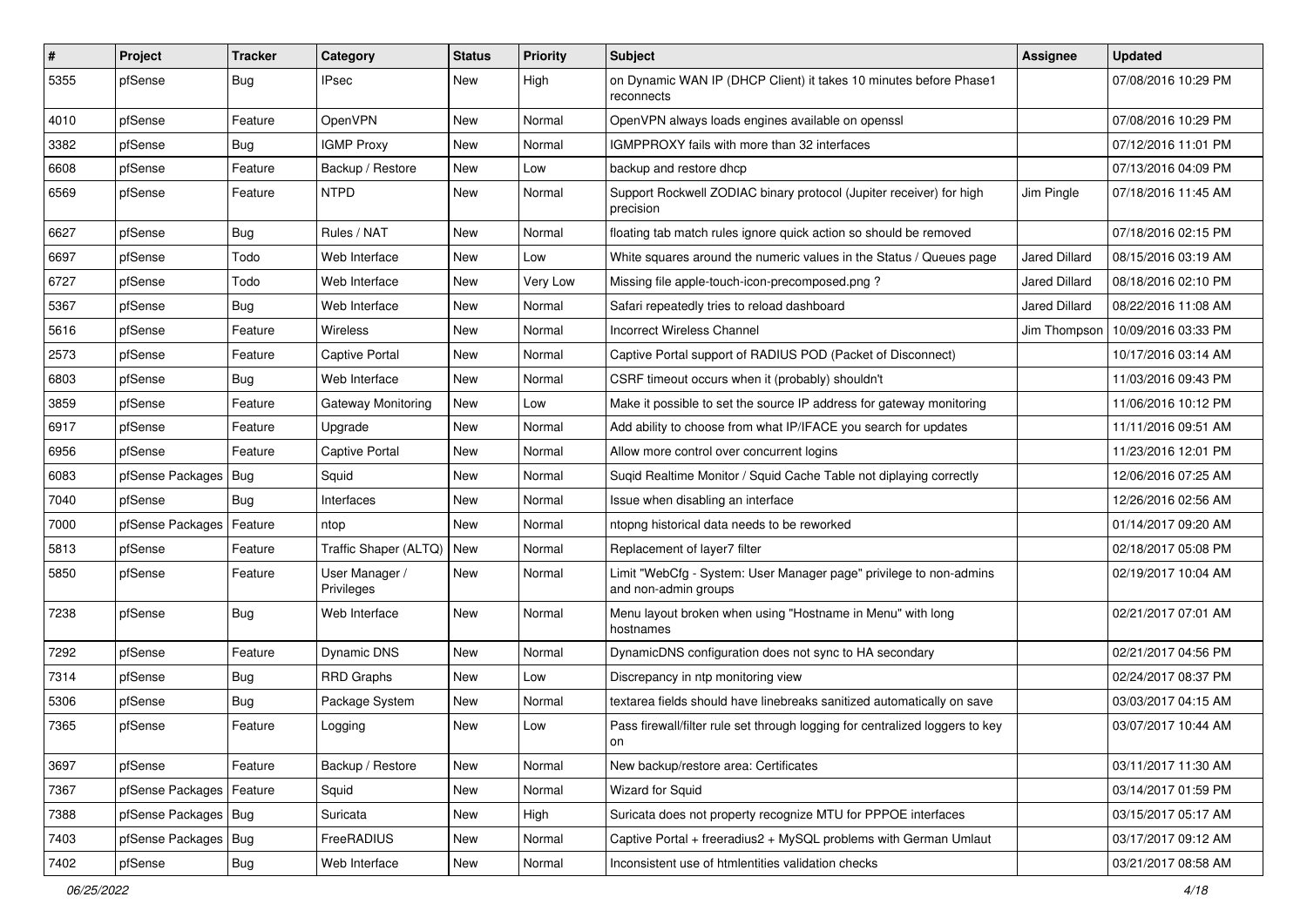| #    | Project                    | <b>Tracker</b> | Category                     | <b>Status</b> | <b>Priority</b> | <b>Subject</b>                                                                                                                    | <b>Assignee</b> | <b>Updated</b>      |
|------|----------------------------|----------------|------------------------------|---------------|-----------------|-----------------------------------------------------------------------------------------------------------------------------------|-----------------|---------------------|
| 7453 | pfSense Packages   Bug     |                | <b>ACME</b>                  | <b>New</b>    | Normal          | DNS-ovh need to save or display consumer key                                                                                      |                 | 04/06/2017 10:54 AM |
| 7476 | pfSense                    | Bug            | Logging                      | <b>New</b>    | Normal          | Dirty buffer used to build log messages?                                                                                          |                 | 04/17/2017 09:51 PM |
| 7521 | pfSense                    | Feature        | Package System               | <b>New</b>    | High            | Package Updates via Mirror                                                                                                        |                 | 05/04/2017 08:21 PM |
| 2676 | pfSense                    | Feature        | Rules / NAT                  | New           | Normal          | Reply-to option in firewall rule                                                                                                  |                 | 05/05/2017 03:15 PM |
| 7531 | pfSense                    | Feature        | Package System               | <b>New</b>    | Low             | pkg behavior when encountering invalid SSL certificate                                                                            |                 | 05/08/2017 06:57 PM |
| 7551 | pfSense                    | Bug            | Rules / NAT                  | <b>New</b>    | Normal          | Dynamic IPsec endpoints not added to rule set after WAN down/up                                                                   |                 | 05/16/2017 02:26 PM |
| 7589 | pfSense                    | Bug            | Diagnostics                  | <b>New</b>    | Normal          | diag edit.php old print info box                                                                                                  |                 | 05/20/2017 05:02 PM |
| 7590 | pfSense                    | Bug            | <b>Diagnostics</b>           | New           | Normal          | diag edit do not save when nothing to sae (in directory browse view)                                                              |                 | 05/20/2017 05:04 PM |
| 7608 | pfSense Packages           | Feature        | FreeRADIUS                   | <b>New</b>    | Very Low        | Captive Portal amount of traffic Account + Free Radius+Mysql                                                                      |                 | 05/28/2017 09:08 AM |
| 7648 | pfSense                    | Bug            | CARP                         | <b>New</b>    | Very Low        | SPAN ports on an interface renders CARP HA inoperative                                                                            |                 | 06/14/2017 09:19 PM |
| 6038 | pfSense                    | Feature        | Interfaces                   | <b>New</b>    | Normal          | Add ability to configure which interface is chosen for defining hostname<br>IP in /etc/hosts                                      |                 | 07/07/2017 09:56 AM |
| 7718 | pfSense                    | Feature        | <b>Dynamic DNS</b>           | <b>New</b>    | Very Low        | Hostname for Custom DynDNS Updater.                                                                                               |                 | 07/24/2017 10:05 AM |
| 1219 | pfSense                    | Feature        | Developer Tools              | <b>New</b>    | Low             | Ship DTRACE enabled kernels in the images                                                                                         |                 | 07/26/2017 03:14 AM |
| 7730 | pfSense                    | Bug            | Interfaces                   | <b>New</b>    | High            | 2.3.4_1 greX: loop detected when hit save on filter rules or interfaces                                                           |                 | 07/27/2017 08:16 AM |
| 7734 | pfSense                    | Bug            | DHCP (IPv6)                  | <b>New</b>    | Normal          | Using opton ia pd0 does not renew prefix and prefix get dropped                                                                   |                 | 07/31/2017 03:46 AM |
| 7747 | pfSense                    | Feature        | Console Menu                 | New           | Normal          | Minor UI Tweak: Make hitting enter on the console (esp via SSH) should<br>not log you out, but simply redraw the menu             |                 | 08/01/2017 04:03 PM |
| 7773 | pfSense                    | Feature        | <b>IPsec</b>                 | New           | Normal          | IPSec using IKEv2 with split DNS not using provided domain names                                                                  |                 | 08/15/2017 05:25 PM |
| 2963 | pfSense                    | Feature        | <b>Captive Portal</b>        | New           | Normal          | Captive Portal MAC authentication request                                                                                         |                 | 08/22/2017 09:09 PM |
| 7691 | pfSense Packages   Feature |                | Squid                        | New           | Normal          | Allow for custom icap services for squid                                                                                          |                 | 08/24/2017 03:16 AM |
| 7821 | pfSense                    | Bug            | DHCP (IPv6)                  | New           | Normal          | GIF does not support broadcast                                                                                                    |                 | 08/29/2017 10:50 AM |
| 7085 | pfSense                    | Feature        | Rules / NAT                  | <b>New</b>    | Normal          | <b>Edit Firewall Rules Seperator</b>                                                                                              |                 | 09/10/2017 09:15 AM |
| 7852 | pfSense                    | Feature        | <b>DNS Resolver</b>          | New           | Normal          | Add views support to Unbound GUI                                                                                                  |                 | 09/11/2017 12:26 PM |
| 7863 | pfSense                    | Bug            | User Manager /<br>Privileges | New           | Normal          | The "WebCfg - All pages" permission inclueds the "User - System: Shell<br>account access" even though that is not a WebCofg page. |                 | 09/16/2017 05:13 AM |
| 4796 | pfSense                    | Feature        | Routing                      | New           | Normal          | Support Multiple FIBs in pfSense                                                                                                  | Luiz Souza      | 09/22/2017 12:12 AM |
| 7888 | pfSense                    | Feature        | Package System               | <b>New</b>    | Normal          | Add a button in package manager GUI to upgrade all packages                                                                       |                 | 09/28/2017 05:50 AM |
| 7899 | pfSense                    | Bug            | Traffic Shaper (ALTQ)   New  |               | Normal          | a floating 'match' rule on LAN does not put traffic from a broswer on a<br>clientpc into a shaper queue                           |                 | 09/28/2017 09:16 AM |
| 7922 | pfSense                    | Feature        | Rules / NAT                  | New           | Normal          | Add the option to select the ISP IPv6 Delegated Prefix as a destination in<br>firewall rules                                      |                 | 10/10/2017 06:36 PM |
| 7934 | pfSense                    | Feature        | Dashboard                    | <b>New</b>    | Very Low        | format support phone# for international use                                                                                       |                 | 10/12/2017 04:38 PM |
| 7956 | pfSense                    | Feature        | Web Interface                | New           | Normal          | Favicon able to match GUI colour setting?                                                                                         |                 | 10/17/2017 06:36 AM |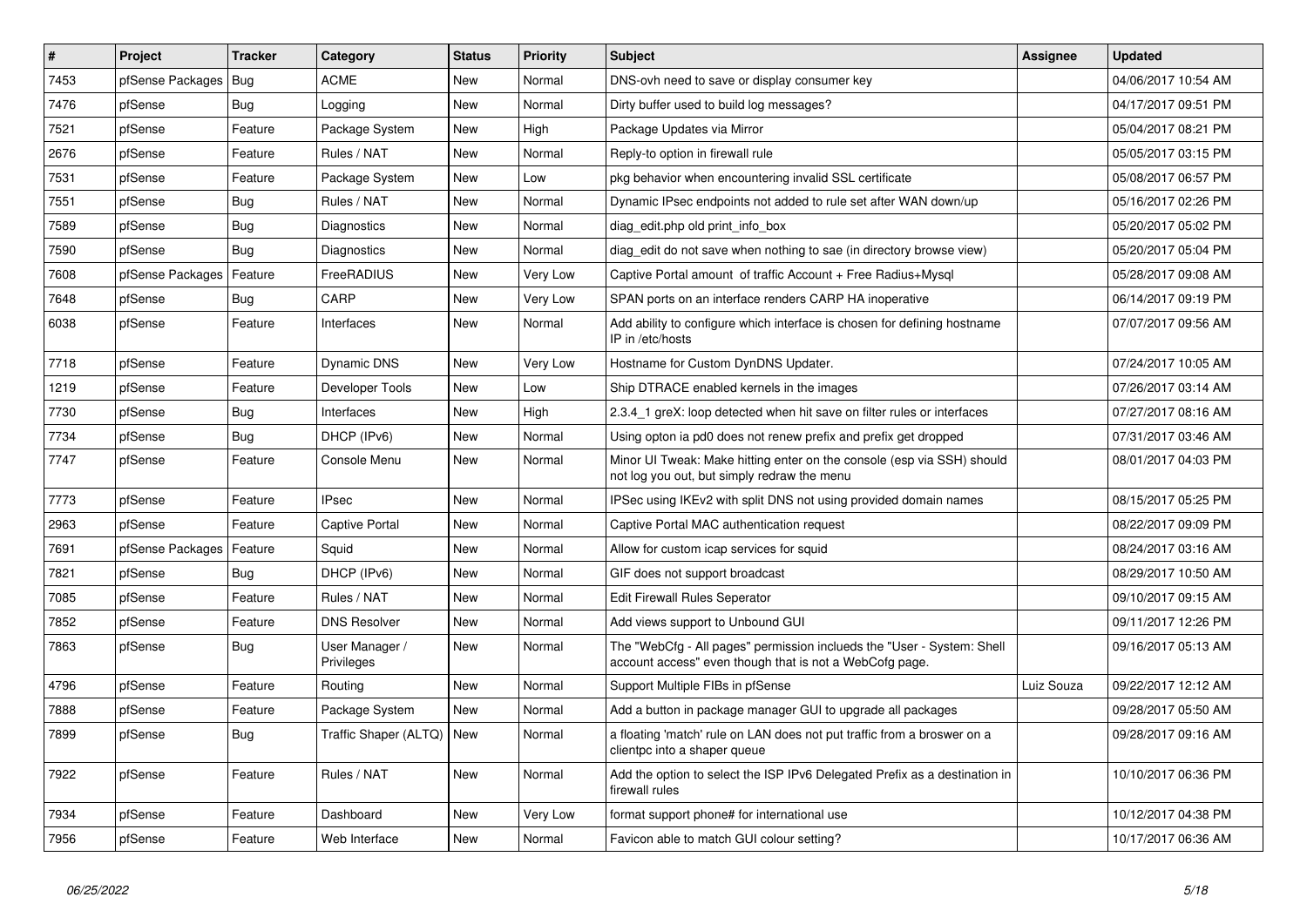| $\pmb{\#}$ | Project                    | <b>Tracker</b> | Category                            | <b>Status</b> | <b>Priority</b> | <b>Subject</b>                                                                                                                                                                | Assignee             | <b>Updated</b>      |
|------------|----------------------------|----------------|-------------------------------------|---------------|-----------------|-------------------------------------------------------------------------------------------------------------------------------------------------------------------------------|----------------------|---------------------|
| 7957       | pfSense                    | Feature        | Web Interface                       | <b>New</b>    | Normal          | GUI theme - separate "colour" from "compact/normal" in theme<br>dropdown                                                                                                      |                      | 10/17/2017 06:58 AM |
| 7971       | pfSense                    | Feature        | Captive Portal                      | New           | Normal          | Allow import, export and synchronization of MACs under Captive Portal<br>service                                                                                              |                      | 10/19/2017 04:56 AM |
| 7411       | pfSense Packages           | Todo           | ladvd                               | New           | Low             | LADVD Devices not wide enough                                                                                                                                                 |                      | 10/22/2017 05:04 AM |
| 7688       | pfSense                    | Feature        | Backup / Restore                    | <b>New</b>    | Low             | AutoConfigBackup - Info Icon - username only                                                                                                                                  |                      | 10/22/2017 10:46 AM |
| 7988       | pfSense                    | Feature        | Web Interface                       | <b>New</b>    | Normal          | Compact Theme based on Compact-RED with the default theme colors.                                                                                                             |                      | 10/23/2017 05:34 AM |
| 8004       | pfSense                    | <b>Bug</b>     | <b>NAT Reflection</b>               | New           | Normal          | Error notice for a deleted NAT that had a RULE or an existing NAT which<br>is claimed to have no NAT port                                                                     |                      | 10/24/2017 06:39 PM |
| 8050       | pfSense                    | <b>Bug</b>     | Interfaces                          | <b>New</b>    | High            | Enabling bridge while interfaces have link freezes console                                                                                                                    |                      | 11/03/2017 04:38 PM |
| 8066       | pfSense                    | <b>Bug</b>     | Routing                             | <b>New</b>    | Normal          | Static routes not applied when they go out a interface using carp                                                                                                             |                      | 11/08/2017 02:04 AM |
| 6752       | pfSense Packages           | Todo           | <b>Status Traffic Totals</b>        | <b>New</b>    | Low             | Traffic Totals Data Summary Graph                                                                                                                                             | <b>Jared Dillard</b> | 11/08/2017 08:58 AM |
| 8072       | pfSense                    | <b>Bug</b>     | <b>Traffic Shaper</b><br>(Limiters) | <b>New</b>    | Normal          | Limiter / Queue mask issues?                                                                                                                                                  | Ivor Kreso           | 11/08/2017 07:56 PM |
| 8073       | pfSense                    | Bug            | <b>IPsec</b>                        | <b>New</b>    | Normal          | Traffic inexplicably not going through IPSEC despite (in theory) matching<br><b>SPs</b>                                                                                       |                      | 11/09/2017 02:51 AM |
| 8078       | pfSense                    | Feature        | <b>PPP</b> Interfaces               | <b>New</b>    | Normal          | <b>PPPoE Reconnect Wait Time</b>                                                                                                                                              |                      | 11/09/2017 05:13 PM |
| 8089       | pfSense                    | Bug            | Interfaces                          | New           | High            | VLAN page breaks after config restore to new hardware.                                                                                                                        |                      | 11/21/2017 01:38 PM |
| 8121       | pfSense Packages           | Feature        | haproxy                             | New           | Normal          | haproxy, allow to generate backends even they don't seem to be used                                                                                                           |                      | 11/23/2017 04:04 AM |
| 3185       | pfSense                    | Feature        | DHCP (IPv6)                         | New           | Normal          | Accommodate a DHCPv6 failover-like mechanism                                                                                                                                  |                      | 11/24/2017 10:44 AM |
| 8130       | pfSense                    | <b>Bug</b>     | <b>Traffic Graphs</b>               | New           | Normal          | Status - Monitoring - Area chart displays traffic data differently than Line<br>or Bar charts                                                                                 |                      | 11/26/2017 01:40 PM |
| 8148       | pfSense Packages   Feature |                | OpenVPN Client<br>Export            | <b>New</b>    | Very Low        | OpenVPN - Output Windows Client .MSI Installer for GPO deployment                                                                                                             |                      | 11/30/2017 01:24 PM |
| 8157       | pfSense                    | Bug            | Dashboard                           | <b>New</b>    | Very Low        | Traffic Graph clutter from time to time                                                                                                                                       |                      | 12/03/2017 06:40 AM |
| 8158       | pfSense                    | <b>Bug</b>     | Interfaces                          | <b>New</b>    | High            | IPv6 Track Interface issue with more than one WAN-Gateway and a<br>number of internal interfaces at least track interface from one interface<br>does not work on regular base |                      | 12/03/2017 09:00 AM |
| 8161       | pfSense Packages           | Feature        | FreeRADIUS                          | <b>New</b>    | Very Low        | Add virtual server support to FreeRadius                                                                                                                                      |                      | 12/05/2017 01:57 PM |
| 8176       | pfSense                    | Bug            | Package System                      | New           | Normal          | ./schema/packages.dtd -- referenced in *xml, but missing?                                                                                                                     |                      | 12/09/2017 06:52 PM |
| 8178       | pfSense                    | Feature        | Package System                      | <b>New</b>    | Normal          | Allow setting attributes for form elements in package XML                                                                                                                     |                      | 12/09/2017 07:48 PM |
| 8199       | pfSense Packages           | Feature        | <b>BIND</b>                         | <b>New</b>    | Normal          | Support reordering and/or sort alphabetically across BIND package                                                                                                             |                      | 12/12/2017 02:05 AM |
| 8168       | pfSense                    | Feature        | IPsec                               | New           | Normal          | strongswan dhcp option                                                                                                                                                        |                      | 12/19/2017 04:14 AM |
| 8213       | pfSense Packages           | Bug            | haproxy                             | New           | Normal          | acl src file not populated from alias                                                                                                                                         |                      | 12/21/2017 02:02 PM |
| 7281       | pfSense                    | Feature        | OpenVPN                             | <b>New</b>    | Normal          | OpenVPN: Add support for IPv6 dynamic prefix selection                                                                                                                        |                      | 12/21/2017 08:56 PM |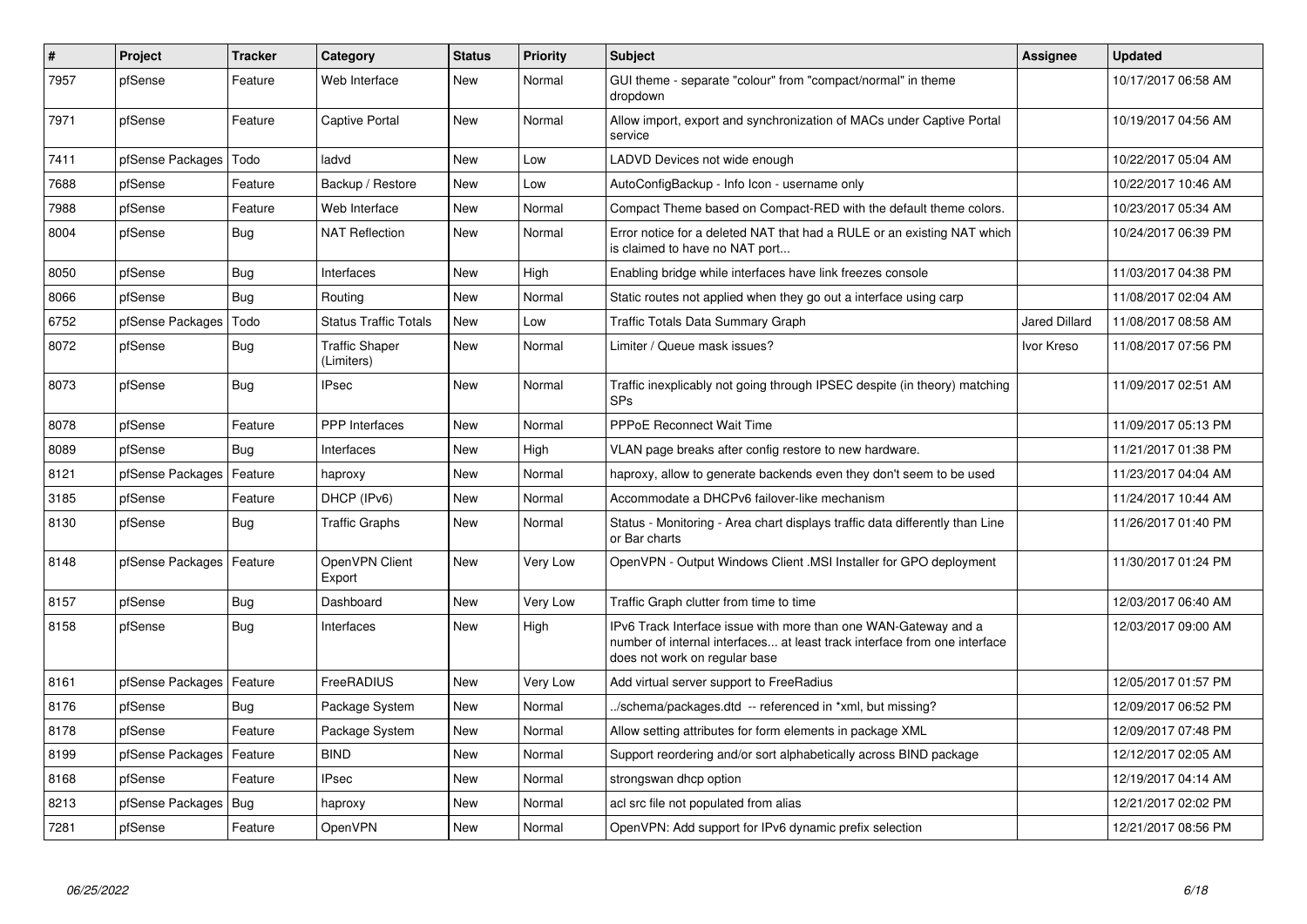| #    | Project                | Tracker    | Category                                 | <b>Status</b> | <b>Priority</b> | <b>Subject</b>                                                                                                          | Assignee             | <b>Updated</b>      |
|------|------------------------|------------|------------------------------------------|---------------|-----------------|-------------------------------------------------------------------------------------------------------------------------|----------------------|---------------------|
| 8236 | pfSense                | Feature    | <b>DNS Resolver</b>                      | <b>New</b>    | Normal          | Ability to configure "forward-first" and "forward-host" options for more<br>robust domain overrides in DNS Resolver     |                      | 12/26/2017 01:26 AM |
| 4899 | pfSense                | Feature    | DHCP (IPv4)                              | <b>New</b>    | Normal          | Additional BOOTP/DHCP Options should allow a force option                                                               |                      | 01/02/2018 02:24 PM |
| 8270 | pfSense                | Todo       | Web Interface                            | <b>New</b>    | Very Low        | Fix grammatically erroneous repetition                                                                                  |                      | 01/11/2018 08:19 AM |
| 7462 | pfSense Packages       | Bug        | haproxy                                  | <b>New</b>    | Normal          | HAproxy not rebinding properly after WAN DHCP IP change                                                                 |                      | 01/11/2018 09:15 AM |
| 8262 | pfSense                | Feature    | IPv6 Router<br>Advertisements<br>(RADVD) | <b>New</b>    | Normal          | Make each prefix flags configurable separately.                                                                         |                      | 01/16/2018 12:35 PM |
| 8180 | pfSense Packages       | Bug        | syslog-ng                                | New           | Normal          | syslog-ng default log file                                                                                              |                      | 01/16/2018 12:53 PM |
| 8285 | pfSense                | <b>Bug</b> | Web Interface                            | <b>New</b>    | Normal          | Actions on stale data may result in catastrophic results                                                                |                      | 01/16/2018 08:08 PM |
| 8229 | pfSense Packages       | Bug        | syslog-ng                                | <b>New</b>    | Normal          | syslog-ng stops parsing logs after logrotate run                                                                        |                      | 01/26/2018 12:00 PM |
| 7216 | pfSense                | Feature    | Web Interface                            | <b>New</b>    | Normal          | Allow user to choose date display format                                                                                | <b>Phillip Davis</b> | 02/02/2018 04:20 PM |
| 8295 | pfSense Packages       | Bug        | syslog-ng                                | <b>New</b>    | Normal          | syslog-ng logrotates tls files                                                                                          |                      | 02/14/2018 06:12 AM |
| 8224 | pfSense Packages       | Feature    | FreeRADIUS                               | <b>New</b>    | Normal          | Add "OU" field to FreeRADIUS page                                                                                       |                      | 02/21/2018 12:53 AM |
| 8346 | pfSense                | Feature    | <b>IPsec</b>                             | <b>New</b>    | Normal          | Let pFSense act as an IPSec XAuth VPN Client                                                                            |                      | 02/23/2018 07:39 AM |
| 8349 | pfSense                | Feature    | <b>Traffic Graphs</b>                    | <b>New</b>    | Normal          | Show the actual numerical information (upload/download speeds) in the<br>traffic graph dashboard widget                 | <b>Jared Dillard</b> | 02/28/2018 09:42 AM |
| 7495 | pfSense                | Feature    | <b>DNS Resolver</b>                      | <b>New</b>    | Low             | Ability to set TTL for local for Unbound host overrides and dhcp leases                                                 |                      | 03/06/2018 09:46 AM |
| 3882 | pfSense                | Feature    | Web Interface                            | <b>New</b>    | Normal          | Add OUI database to the base system, remove dependency on nmap                                                          |                      | 03/08/2018 06:44 PM |
| 8401 | pfSense                | <b>Bug</b> | Installer                                | <b>New</b>    | Normal          | Issues related to keys representing alphabetic characters specific to<br>Scandinavian languages and to some other keys. |                      | 03/30/2018 11:06 AM |
| 8406 | pfSense                | <b>Bug</b> | Dynamic DNS                              | <b>New</b>    | Normal          | DDNS IPV6 Cloudflare Client does not detect PPOE address                                                                |                      | 03/31/2018 11:56 AM |
| 8122 | pfSense                | Bug        | OpenVPN                                  | <b>New</b>    | Normal          | openypn client is unable to use OTP (temporary) passwords                                                               |                      | 04/16/2018 09:28 AM |
| 8474 | pfSense                | Feature    | <b>High Availability</b>                 | <b>New</b>    | Low             | Easier Conversion to HA Pair from Existing Non-HA Firewall                                                              |                      | 04/19/2018 11:52 PM |
| 701  | pfSense                | Feature    | Rules / NAT                              | <b>New</b>    | Normal          | Interface groups with NAT                                                                                               |                      | 05/11/2018 10:12 PM |
| 8532 | pfSense                | Feature    | <b>OpenVPN</b>                           | <b>New</b>    | Low             | Ability to add metric to pushed routes                                                                                  |                      | 05/22/2018 07:45 AM |
| 8438 | pfSense Packages       | <b>Bug</b> | haproxy                                  | <b>New</b>    | High            | haproxy: can't use ACL for cert with http-response actions                                                              |                      | 05/24/2018 01:12 PM |
| 6873 | pfSense                | <b>Bug</b> | DHCP (IPv6)                              | <b>New</b>    | Low             | radvd - Too many addresses in RDNSS section when previously using<br>DHCPv6                                             | Dominic<br>McKeown   | 06/06/2018 10:45 AM |
| 8560 | pfSense Packages   Bug |            | <b>ACME</b>                              | New           | Normal          | ACME: can't update DNS records in DNSMadeEasy registar for several<br>domains with different API keys/ids               |                      | 06/08/2018 01:28 PM |
| 8566 | pfSense                | <b>Bug</b> | CARP                                     | New           | Normal          | Wrong IPv6 source in NS request in case using of IPv6 alias                                                             |                      | 06/12/2018 01:26 PM |
| 8567 | pfSense                | Bug        | CARP                                     | New           | Normal          | Using IPv6 VIP alias for services may affect CARP IPv6 VIP work                                                         |                      | 06/12/2018 01:26 PM |
| 6988 | pfSense Packages       | Bug        | Snort                                    | New           | High            | SNORT Package PHP memory error                                                                                          |                      | 06/28/2018 10:00 PM |
| 1940 | pfSense                | Todo       | Logging                                  | New           | Normal          | Integrate rSyslogd                                                                                                      |                      | 07/06/2018 02:11 PM |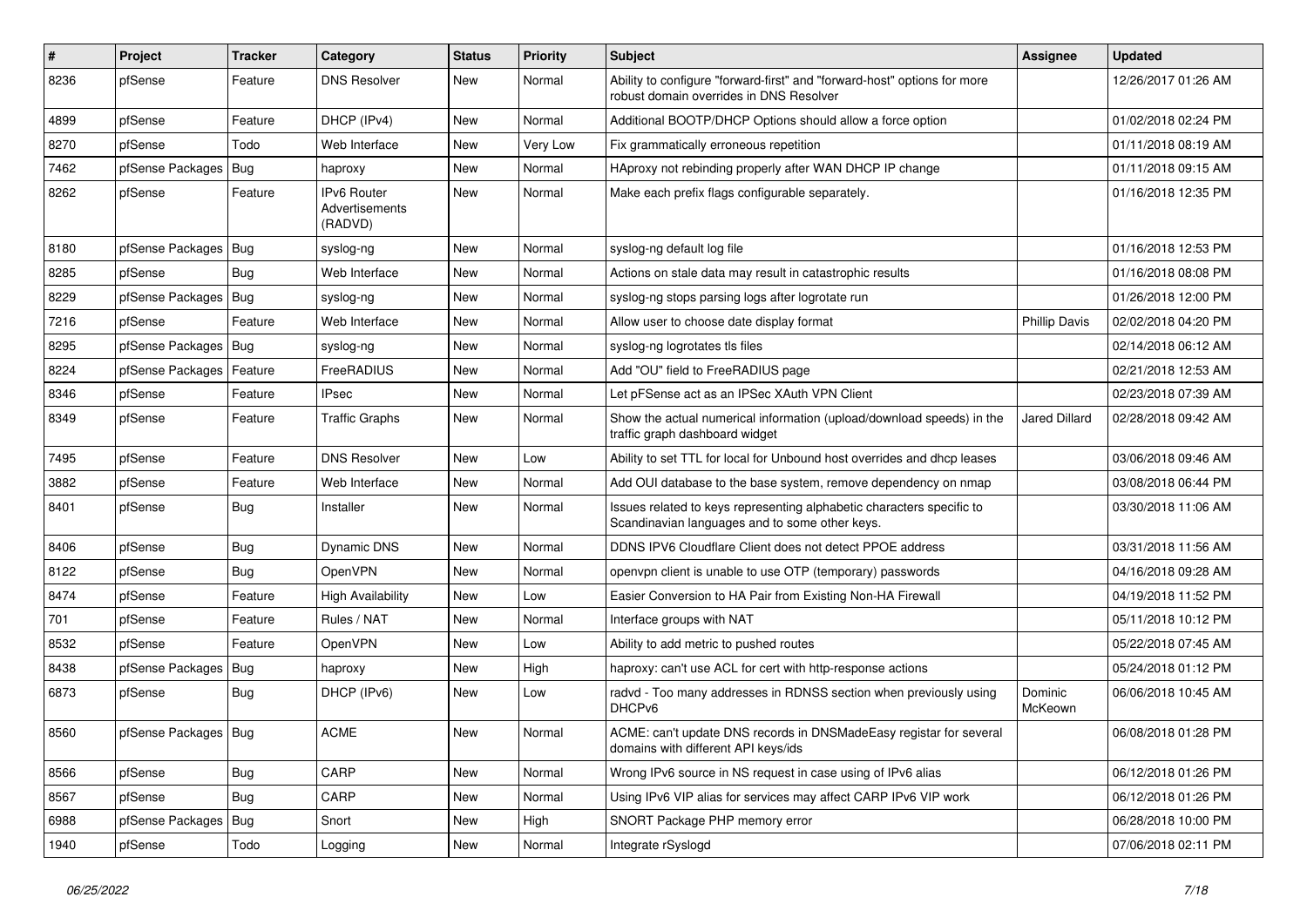| #    | Project                    | Tracker    | Category                            | <b>Status</b> | <b>Priority</b> | <b>Subject</b>                                                                                                                          | <b>Assignee</b> | <b>Updated</b>      |
|------|----------------------------|------------|-------------------------------------|---------------|-----------------|-----------------------------------------------------------------------------------------------------------------------------------------|-----------------|---------------------|
| 8599 | pfSense                    | Feature    | Rules / NAT                         | <b>New</b>    | Very Low        | IPv6 flow labels                                                                                                                        |                 | 07/16/2018 07:36 AM |
| 8641 | pfSense                    | Feature    | Web Interface                       | <b>New</b>    | Normal          | Need way to disable HSTS and/or replace webConfigurator certificate<br>from CLI                                                         |                 | 07/16/2018 10:21 AM |
| 8385 | pfSense                    | Feature    | Rules / NAT                         | <b>New</b>    | Normal          | Utilize IP addresses from successfully authenticated OpenVPN<br>endpoints to Update Firewall Rules                                      |                 | 07/19/2018 03:07 PM |
| 8419 | pfSense                    | Bug        | Web Interface                       | <b>New</b>    | Normal          | webgui, when menubar is fixed to the top of the screen, the last items of<br>long menus cannot be seen/used.                            |                 | 07/19/2018 03:10 PM |
| 1924 | pfSense                    | Feature    | Captive Portal                      | <b>New</b>    | Normal          | Ability of CP's allowed IP addresses to use aliases                                                                                     |                 | 07/26/2018 04:28 AM |
| 8705 | pfSense Packages           | Bug        | syslog-ng                           | <b>New</b>    | Normal          | Syslog-NG error in latest snapshot                                                                                                      |                 | 07/27/2018 10:17 AM |
| 8711 | pfSense                    | Bug        | <b>IGMP Proxy</b>                   | <b>New</b>    | Normal          | igmpproxy with PPPoE Interfaces                                                                                                         |                 | 07/28/2018 09:21 AM |
| 8752 | pfSense Packages           | Bug        | squidguard                          | <b>New</b>    | Normal          | For SquidGuard in "Common ACL" menu "Target Rules List" "access"<br>option always stays with default value '---' for my Target category |                 | 08/06/2018 05:53 AM |
| 8836 | pfSense Packages           | Feature    | FreeRADIUS                          | New           | Normal          | Define Idap group vlan assignment in users file                                                                                         |                 | 08/26/2018 07:53 AM |
| 8879 | pfSense                    | Feature    | DHCP (IPv4)                         | <b>New</b>    | Very Low        | DHCP options ADD force options                                                                                                          |                 | 09/07/2018 09:14 AM |
| 8902 | pfSense Packages   Bug     |            | haproxy                             | <b>New</b>    | Normal          | HAproxy package not use custom DNS for lookup on apply new config                                                                       |                 | 09/16/2018 08:16 AM |
| 9025 | pfSense Packages           | Bug        | squidquard                          | <b>New</b>    | Normal          | SquidGard + Target categories                                                                                                           |                 | 10/08/2018 01:00 AM |
| 1136 | pfSense                    | Feature    | Rules / NAT                         | <b>New</b>    | Normal          | Add logic to automatically avoid route-to for static route networks                                                                     |                 | 10/09/2018 05:11 AM |
| 8769 | pfSense Packages           | Feature    | FreeRADIUS                          | <b>New</b>    | Normal          | Allow FreeRADIUS users to change their own Passwords and Pins                                                                           |                 | 10/11/2018 11:34 AM |
| 9037 | pfSense                    | Bug        | <b>DNS Resolver</b>                 | <b>New</b>    | Normal          | Unbound not logging to syslog after reboot                                                                                              |                 | 10/12/2018 05:09 AM |
| 8869 | pfSense Packages           | Feature    | haproxy                             | New           | Normal          | HAproxy should use RFC 7919 DH parameter files                                                                                          |                 | 10/17/2018 10:46 AM |
| 9063 | pfSense                    | Feature    | Dynamic DNS                         | <b>New</b>    | Normal          | Allow dynamic DNS client entry to specify which Check IP service to use                                                                 |                 | 10/24/2018 11:53 AM |
| 9077 | pfSense Packages           | Feature    | haproxy                             | New           | Normal          | haproxy UI: Add seperator lines                                                                                                         |                 | 10/29/2018 06:06 AM |
| 9143 | pfSense Packages           | Bug        | ntop                                | <b>New</b>    | Normal          | ntopng not displaying values in historical correctly                                                                                    |                 | 11/22/2018 07:24 AM |
| 9149 | pfSense                    | Bug        | Package System                      | New           | Low             | Continued issues with /tmp and /var in RAM on 2.4                                                                                       |                 | 11/24/2018 11:56 AM |
| 9141 | pfSense Packages   Feature |            | <b>FRR</b>                          | <b>New</b>    | Very Low        | FRR xmlrpc                                                                                                                              | Jim Pingle      | 11/26/2018 07:49 AM |
| 8963 | pfSense                    | <b>Bug</b> | <b>Traffic Shaper</b><br>(Limiters) | New           | Normal          | 2.4.4 Limiters don't work after CARP fail-over                                                                                          |                 | 12/10/2018 06:40 AM |
| 9079 | pfSense Packages           | Bug        | ntop                                | <b>New</b>    | Normal          | High CPU usage of ntopng even during IDLE and no network traffic                                                                        |                 | 12/16/2018 02:40 PM |
| 9241 | pfSense                    | <b>Bug</b> | Interfaces                          | <b>New</b>    | Normal          | Ethernet link cycles up/down if "auto-negotiate" is explicitly selected in<br>interface configuration                                   |                 | 12/31/2018 08:36 PM |
| 9247 | pfSense Packages Bug       |            | haproxy                             | <b>New</b>    | Low             | HAProxy multiple server selection on stats pages doesn't work                                                                           |                 | 01/02/2019 04:44 PM |
| 9261 | pfSense Packages   Bug     |            | haproxy                             | New           | Normal          | haproxy GUI failure                                                                                                                     |                 | 01/08/2019 12:41 PM |
| 7244 | pfSense                    | Feature    | Developer Tools                     | New           | Normal          | Publish pfsense as a Vagrant Basebox                                                                                                    |                 | 01/29/2019 04:09 AM |
| 8232 | pfSense Packages           | Feature    | haproxy                             | New           | Normal          | different ssl options based on the sni name                                                                                             |                 | 01/30/2019 10:36 AM |
| 9299 | pfSense Packages           | Feature    | ACME                                | New           | Normal          | ACME package: Automate add/remove firewall rule for port forwarding                                                                     |                 | 01/30/2019 10:09 PM |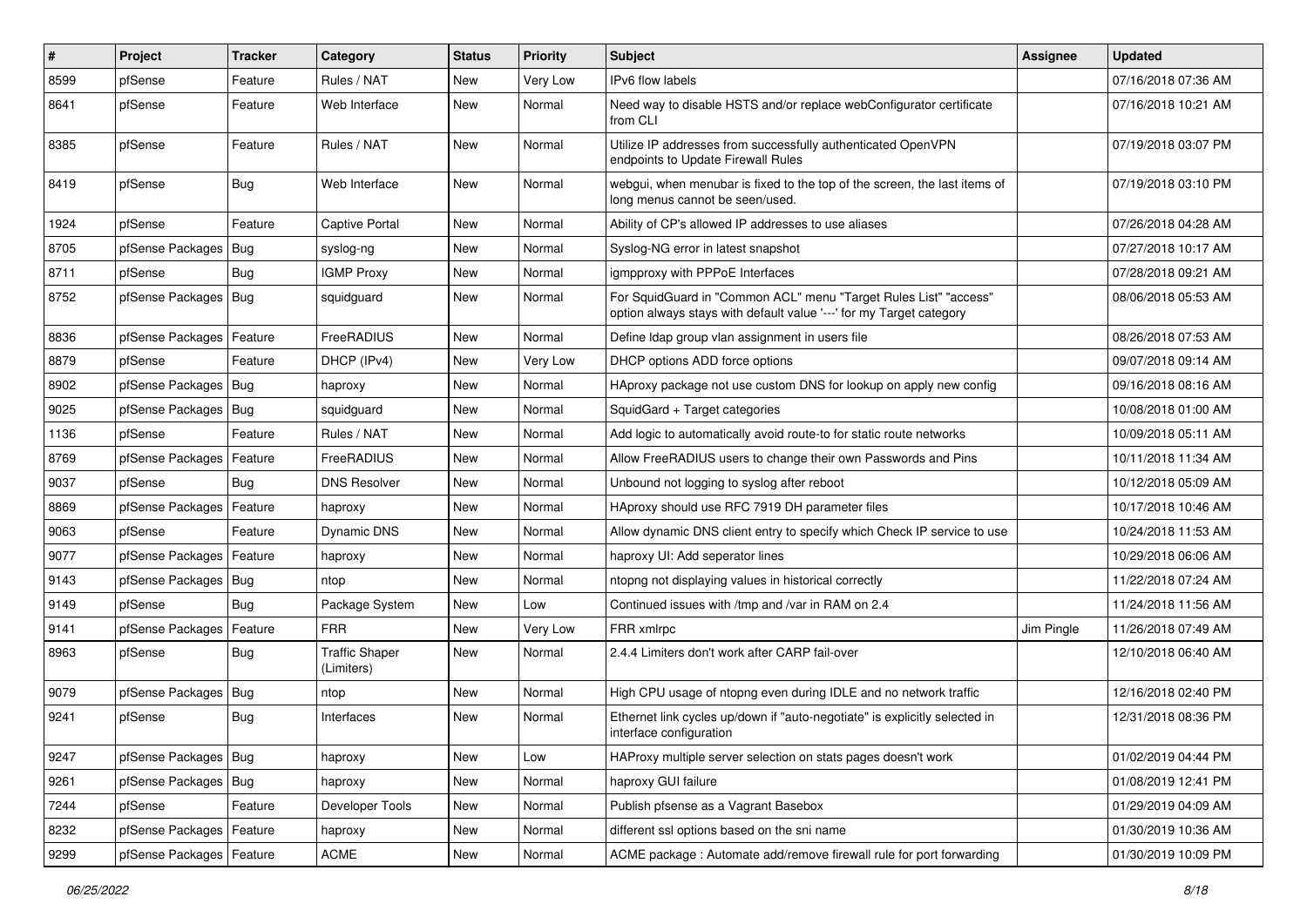| $\vert$ # | Project                    | <b>Tracker</b> | Category                     | <b>Status</b> | <b>Priority</b> | <b>Subject</b>                                                                                          | <b>Assignee</b> | <b>Updated</b>      |
|-----------|----------------------------|----------------|------------------------------|---------------|-----------------|---------------------------------------------------------------------------------------------------------|-----------------|---------------------|
| 9337      | pfSense Packages           | Bug            | Telegraf                     | New           | Normal          | Telegraf ping input fails                                                                               |                 | 02/18/2019 10:40 AM |
| 9336      | pfSense                    | Feature        | Notifications                | New           | Very Low        | Make Dynamic DNS update notification e-mail optional                                                    |                 | 02/18/2019 11:49 AM |
| 9138      | pfSense Packages           | <b>Bug</b>     | Telegraf                     | <b>New</b>    | Normal          | telegraf: add section for custom config lines                                                           |                 | 02/18/2019 03:36 PM |
| 9046      | pfSense Packages   Feature |                | Telegraf                     | <b>New</b>    | High            | telegraf feature request                                                                                |                 | 02/18/2019 03:38 PM |
| 8589      | pfSense Packages           | Bug            | FreeRADIUS                   | <b>New</b>    | Normal          | FreeRadius 0.15.5_2 ignoring tunnelled-reply=no                                                         |                 | 02/18/2019 03:40 PM |
| 8513      | pfSense Packages   Bug     |                | FreeRADIUS                   | <b>New</b>    | High            | Freeradius 3.x Idap problem                                                                             |                 | 02/18/2019 05:22 PM |
| 8230      | pfSense Packages   Feature |                | Telegraf                     | <b>New</b>    | Normal          | telegraf automatic input plugins configuration for enabled pfsense<br>package                           |                 | 02/18/2019 05:23 PM |
| 8197      | pfSense Packages   Bug     |                | <b>BIND</b>                  | <b>New</b>    | Normal          | BIND UI fails to properly update zone with inline DNSSEC signing<br>enabled                             |                 | 02/18/2019 05:23 PM |
| 7535      | pfSense Packages           | Feature        | Snort                        | <b>New</b>    | Normal          | Snort messages filling System / General. Should have its own log.                                       |                 | 02/18/2019 05:29 PM |
| 6861      | pfSense Packages   Bug     |                | haproxy                      | <b>New</b>    | Normal          | Ha-Proxy duplicated backend used in place of original backend                                           |                 | 02/18/2019 05:30 PM |
| 6784      | pfSense Packages           | Bug            | haproxy                      | New           | Normal          | HAProxy version .48 will not use URL Table Alias for front end listener                                 |                 | 02/18/2019 05:32 PM |
| 5646      | pfSense Packages           | Feature        | Squid                        | <b>New</b>    | Normal          | Squid3 package Authentication Method: Kerberos/AD                                                       |                 | 02/18/2019 05:34 PM |
| 9338      | pfSense                    | Bug            | <b>IGMP Proxy</b>            | <b>New</b>    | Normal          | igmpproxy ignoring downstream vlan interface                                                            |                 | 02/22/2019 03:48 AM |
| 9348      | pfSense Packages           | Bug            | ACME                         | <b>New</b>    | Normal          | Results of Acme certificate issuance/renewal are not properly formatted                                 |                 | 02/22/2019 12:08 PM |
| 9289      | pfSense Packages           | Feature        | Snort                        | <b>New</b>    | Normal          | Snort enable react                                                                                      |                 | 03/16/2019 09:04 PM |
| 3652      | pfSense                    | Feature        | OpenVPN                      | <b>New</b>    | Normal          | OpenVPN - Dynamic IPv6 Tunnel Network                                                                   |                 | 03/20/2019 09:50 AM |
| 9436      | pfSense                    | Feature        | <b>DNS Resolver</b>          | <b>New</b>    | Normal          | Unbound: enable dnstap support                                                                          |                 | 03/27/2019 07:54 PM |
| 9464      | pfSense                    | Feature        | Interfaces                   | <b>New</b>    | Normal          | Marvell 6000 -- netgate hardware (e.g.: XG-7100, XG-3100) internal<br>switch LACP support               |                 | 04/08/2019 07:58 AM |
| 9485      | pfSense                    | Bug            | User Manager /<br>Privileges | <b>New</b>    | Normal          | password match error on system usermanager causes Group<br>membership to be reset.                      |                 | 04/26/2019 08:52 AM |
| 9504      | pfSense                    | <b>Bug</b>     | Dynamic DNS                  | New           | Normal          | Multiple Dynamic DNS update notifications for the same interface, not<br>differentiated by the hostname |                 | 05/07/2019 07:46 AM |
| 9568      | pfSense Packages           | Bug            | Squid                        | <b>New</b>    | Normal          | UFSSwapDir::openLog: Failed to open swap log.                                                           |                 | 05/29/2019 09:18 PM |
| 9574      | pfSense                    | Feature        | Package System               | New           | Normal          | Show changelog at package upgrade                                                                       |                 | 06/02/2019 04:35 AM |
| 9599      | pfSense Packages           | Feature        | haproxy                      | <b>New</b>    | Normal          | Support for "peers" in HAproxy                                                                          |                 | 06/25/2019 01:47 AM |
| 8982      | pfSense Packages           | Feature        | haproxy                      | New           | Normal          | HAproxy ACL support for map in configuration UI                                                         |                 | 06/25/2019 01:49 AM |
| 9621      | pfSense                    | Feature        | User Manager /<br>Privileges | New           | Normal          | More convenient deletion of single user privileges                                                      |                 | 07/09/2019 03:09 AM |
| 9648      | pfSense Packages   Feature |                | haproxy                      | New           | Very Low        | Multiple node Sync HAProxy configuration to backup CARP members via<br>XMLRPC.                          |                 | 07/25/2019 10:04 AM |
| 9650      | pfSense                    | <b>Bug</b>     | Gateways                     | New           | Normal          | IPv6 connection drops (ir-)regular on Kabelvodafone (German cable<br>ISP)                               |                 | 07/27/2019 07:14 AM |
| 9664      | pfSense                    | Bug            | Dynamic DNS                  | New           | Normal          | DynDNS and Dual-wan problem with CloudFlare (works with No-Ip)                                          |                 | 08/03/2019 10:00 AM |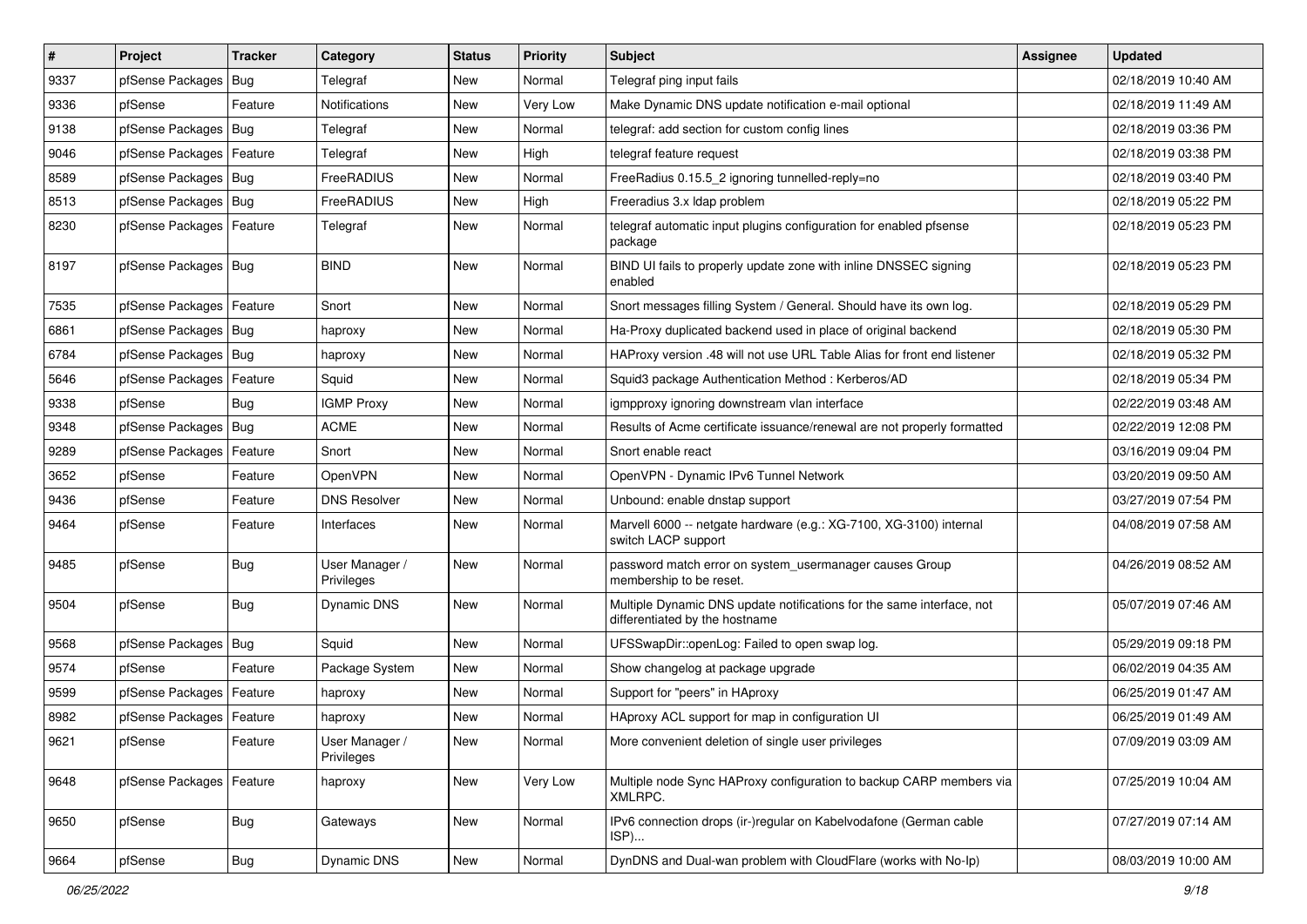| $\pmb{\#}$ | Project                    | <b>Tracker</b> | Category                                        | <b>Status</b> | <b>Priority</b> | <b>Subject</b>                                                                                                                  | <b>Assignee</b> | <b>Updated</b>      |
|------------|----------------------------|----------------|-------------------------------------------------|---------------|-----------------|---------------------------------------------------------------------------------------------------------------------------------|-----------------|---------------------|
| 7449       | pfSense Packages           | Feature        | OpenVPN Client<br>Export                        | New           | Normal          | feature request for openvpn-client-export package, add the support for<br>openvpn up and down script, for mapping network drive |                 | 08/06/2019 05:06 PM |
| 9085       | pfSense Packages           | Feature        | OpenVPN Client<br>Export                        | <b>New</b>    | Low             | OpenVPN connect/disconnect scripts                                                                                              |                 | 08/13/2019 09:15 AM |
| 9677       | pfSense                    | <b>Bug</b>     | Dashboard                                       | <b>New</b>    | Normal          | Dashboard hangs when widget needs data from a remote host which is<br>down                                                      |                 | 08/13/2019 09:15 AM |
| 7857       | pfSense                    | Bug            | Dashboard                                       | New           | Very Low        | Interfaces Widget U/I fails to wrap IPV6 addresses when the string is too<br>wide for the widget                                |                 | 08/13/2019 09:15 AM |
| 9229       | pfSense Packages   Bug     |                | Tinc                                            | <b>New</b>    | Normal          | Tinc package: no way of specifying multiple critical configuration<br>parameters from web interface                             |                 | 08/13/2019 09:25 AM |
| 8909       | pfSense Packages   Bug     |                | Tinc                                            | New           | Normal          | tinc package makes /rc.newwanip looping forever                                                                                 |                 | 08/13/2019 09:25 AM |
| 8146       | pfSense Packages           | Feature        | <b>BIND</b>                                     | New           | Normal          | Zone Domain Records more powerfull for BIND Zones                                                                               |                 | 08/13/2019 09:39 AM |
| 8099       | pfSense Packages           | Feature        | Telegraf                                        | <b>New</b>    | Normal          | Add more configuration flexibility to Telegraf                                                                                  |                 | 08/13/2019 09:39 AM |
| 7799       | pfSense                    | Feature        | Rules / NAT                                     | New           | Normal          | Make an ajax call to toggle logging by clicking on the logging icon next to<br>a rule                                           |                 | 08/13/2019 09:40 AM |
| 7737       | pfSense                    | <b>Bug</b>     | <b>IPv6 Router</b><br>Advertisements<br>(RADVD) | New           | Normal          | radvd error message                                                                                                             |                 | 08/13/2019 09:41 AM |
| 7602       | pfSense                    | Feature        | <b>Operating System</b>                         | <b>New</b>    | Normal          | Auto-Create bootable USB for recovery                                                                                           |                 | 08/13/2019 09:50 AM |
| 4928       | pfSense Packages           | Feature        | squidguard                                      | New           | Normal          | Surftool - New Package to turn squidguard groups(/acls) on or off                                                               |                 | 08/13/2019 09:57 AM |
| 6789       | pfSense Packages           | Feature        | Squid                                           | <b>New</b>    | Normal          | disgest_ldap_auth                                                                                                               |                 | 08/13/2019 09:57 AM |
| 8517       | pfSense Packages   Feature |                | New Package<br>Request                          | New           | Normal          | OpenConnect client                                                                                                              |                 | 08/13/2019 10:01 AM |
| 3424       | pfSense Packages   Feature |                | New Package<br>Request                          | New           | Normal          | SCEP server                                                                                                                     |                 | 08/13/2019 10:02 AM |
| 385        | pfSense                    | Feature        | Captive Portal                                  | <b>New</b>    | Normal          | Reverse captive portal                                                                                                          |                 | 08/13/2019 12:23 PM |
| 2771       | pfSense                    | Feature        | Rules / NAT                                     | New           | Normal          | Add packet tracing simulator                                                                                                    |                 | 08/13/2019 12:24 PM |
| 2024       | pfSense                    | Feature        | Package System                                  | New           | Normal          | RRD Graphs for packages                                                                                                         |                 | 08/13/2019 12:24 PM |
| 1890       | pfSense                    | <b>Bug</b>     | Translations                                    | <b>New</b>    | Normal          | No gettext support in console scripts                                                                                           |                 | 08/13/2019 12:24 PM |
| 6029       | pfSense                    | <b>Bug</b>     | XML Parser                                      | New           | Normal          | Unhelpful error messages in xmlparse*.inc and generally                                                                         |                 | 08/13/2019 12:52 PM |
| 5902       | pfSense                    | Todo           | Configuration<br>Backend                        | New           | Normal          | Use a common place for default values                                                                                           |                 | 08/13/2019 12:53 PM |
| 4707       | pfSense                    | Feature        | Rules / NAT                                     | New           | Normal          | Can't override block port 0 rules in filter.inc                                                                                 |                 | 08/13/2019 12:53 PM |
| 5080       | pfSense                    | Feature        | DHCP (IPv4)                                     | New           | Normal          | Settings tab under Services>DHCP Server                                                                                         |                 | 08/13/2019 12:53 PM |
| 4472       | pfSense                    | Feature        | Build / Release                                 | New           | Normal          | Cryptographically sign every (sub-)release                                                                                      |                 | 08/13/2019 12:53 PM |
| 6539       | pfSense                    | Feature        | Rules / NAT                                     | New           | Normal          | ICMPv6 filtering requires multiple rules - no range support                                                                     |                 | 08/13/2019 01:23 PM |
| 6501       | pfSense                    | Todo           | Web Interface                                   | New           | Normal          | Tightening up subnet expansion                                                                                                  |                 | 08/13/2019 01:23 PM |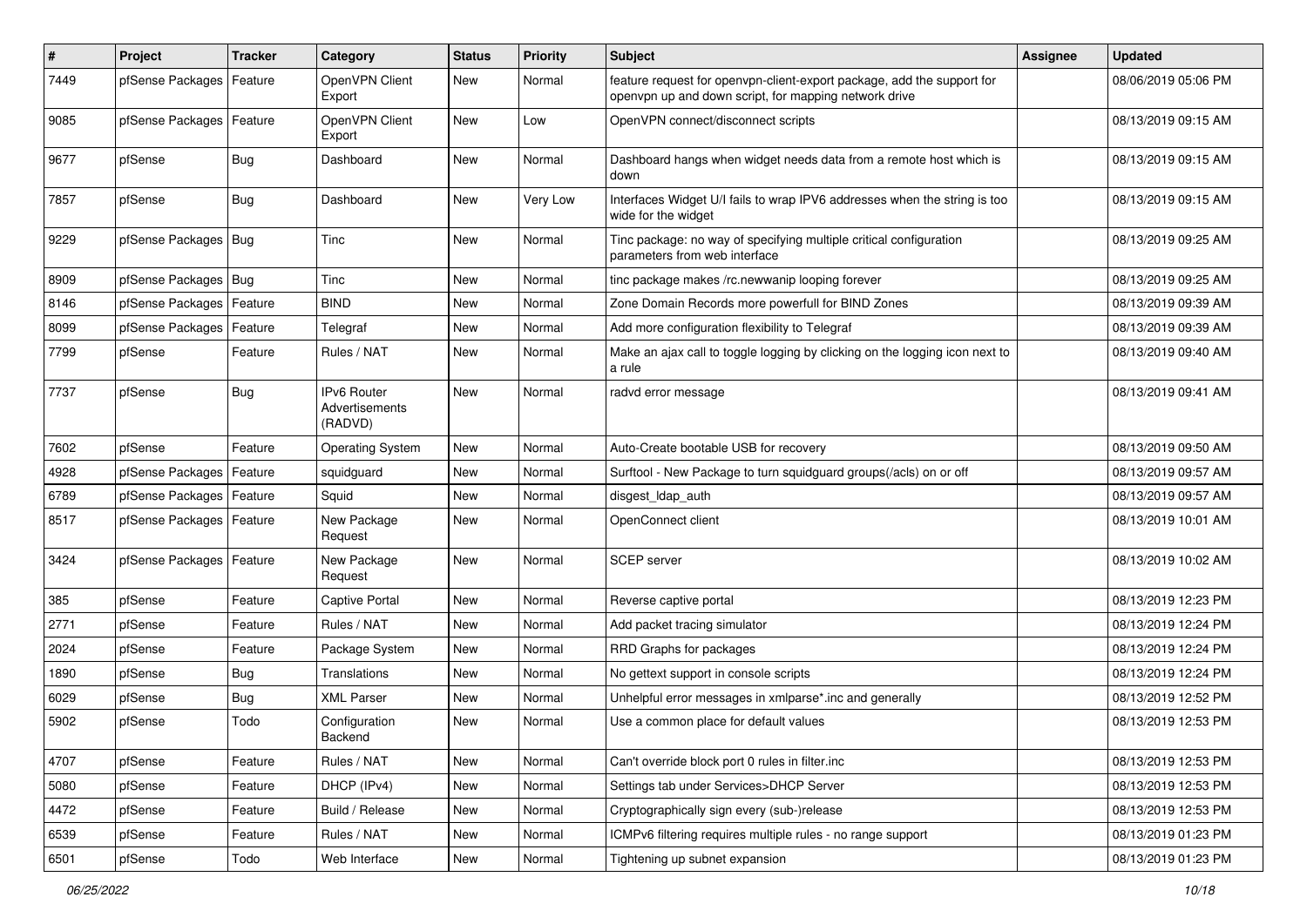| $\vert$ # | <b>Project</b>   | <b>Tracker</b> | Category                                 | <b>Status</b> | <b>Priority</b> | <b>Subject</b>                                                                                   | <b>Assignee</b> | <b>Updated</b>      |
|-----------|------------------|----------------|------------------------------------------|---------------|-----------------|--------------------------------------------------------------------------------------------------|-----------------|---------------------|
| 6470      | pfSense Packages | Feature        | New Package<br>Request                   | <b>New</b>    | Normal          | CloudFlare Integration Module                                                                    |                 | 08/13/2019 01:23 PM |
| 6469      | pfSense          | Feature        | Console Menu                             | <b>New</b>    | Normal          | Improve help + self documentation in console PHP shell                                           |                 | 08/13/2019 01:23 PM |
| 6412      | pfSense          | Feature        | <b>Operating System</b>                  | <b>New</b>    | Normal          | Add includedir directive for /var/etc/xinet.d to xinetd configuration                            |                 | 08/13/2019 01:23 PM |
| 6398      | pfSense          | <b>Bug</b>     | Configuration<br>Backend                 | <b>New</b>    | Normal          | If config cannot be loaded due to corruption or bug, it isn't handled<br>gracefully (just stops) |                 | 08/13/2019 01:23 PM |
| 5652      | pfSense          | Bug            | Authentication                           | <b>New</b>    | Normal          | Radius IETF Class Group Assignment - Incorrect Standard                                          |                 | 08/13/2019 01:39 PM |
| 6615      | pfSense          | Feature        | DHCP (IPv4)                              | <b>New</b>    | Normal          | new DHCP server option                                                                           |                 | 08/13/2019 01:39 PM |
| 6604      | pfSense          | Feature        | <b>NTPD</b>                              | <b>New</b>    | Normal          | Allow NTP server list to be overridden by DHCP/PPP                                               |                 | 08/13/2019 01:39 PM |
| 6555      | pfSense Packages | Feature        | New Package<br>Request                   | <b>New</b>    | Normal          | Support IEEE 1588                                                                                |                 | 08/13/2019 01:40 PM |
| 6554      | pfSense          | Feature        | <b>NTPD</b>                              | <b>New</b>    | Normal          | Reintroduce NTP mode7 for IEEE 1588 PTPd interop                                                 |                 | 08/13/2019 01:40 PM |
| 6332      | pfSense          | Todo           | Web Interface                            | <b>New</b>    | Normal          | Upgrade encryption options to cover current range of recommendations                             |                 | 08/13/2019 02:34 PM |
| 6816      | pfSense          | Feature        | IPv6 Router<br>Advertisements<br>(RADVD) | <b>New</b>    | Normal          | Status and/or Diagnostics page for radvd                                                         |                 | 08/13/2019 02:35 PM |
| 6796      | pfSense          | Feature        | Interfaces                               | <b>New</b>    | Normal          | Allow hostnames as GRE and GIF endpoints                                                         |                 | 08/13/2019 02:35 PM |
| 7030      | pfSense          | Feature        | Multi-WAN                                | <b>New</b>    | Very Low        | New Feature Load Balance Per Amount Of GB                                                        |                 | 08/13/2019 02:56 PM |
| 6977      | pfSense          | Bug            | Interfaces                               | <b>New</b>    | Normal          | VLAN traffic is erroneously counted as underlying iface (untagged) traffic                       |                 | 08/13/2019 02:56 PM |
| 5619      | pfSense          | Feature        | Operating System                         | New           | Normal          | Curl with ARES support                                                                           |                 | 08/13/2019 02:56 PM |
| 7385      | pfSense          | Todo           | Web Interface                            | <b>New</b>    | Normal          | Sanitize PHP includes                                                                            |                 | 08/13/2019 03:22 PM |
| 6541      | pfSense          | <b>Bug</b>     | IPv6 Router<br>Advertisements<br>(RADVD) | <b>New</b>    | Normal          | IPv6 RAs always include on-link prefix; clients may not use DHCPv6<br>managed addresses          |                 | 08/13/2019 03:23 PM |
| 7738      | pfSense          | Feature        | <b>IPsec</b>                             | <b>New</b>    | Normal          | Highlight which IPSec (or other VPN) crypto modes are<br>hardware-accelerated in the UI          |                 | 08/13/2019 03:46 PM |
| 7430      | pfSense          | Bug            | Interfaces                               | <b>New</b>    | Normal          | pfsense-utils.inc - where is ipaddr configured() should account for<br>loopback interface        |                 | 08/13/2019 03:48 PM |
| 7761      | pfSense          | Feature        | Rules / NAT                              | <b>New</b>    | Normal          | Add a way to match on IPv6 proto=0 (hop-by-hop header extension)                                 |                 | 08/13/2019 03:49 PM |
| 7800      | pfSense          | Feature        | Logging                                  | <b>New</b>    | Normal          | Add option for state logging                                                                     |                 | 08/13/2019 03:51 PM |
| 7812      | pfSense          | Feature        | Web Interface                            | <b>New</b>    | Normal          | ZFS handling of autopreplace                                                                     |                 | 08/13/2019 03:53 PM |
| 8036      | pfSense          | Feature        | IPsec                                    | <b>New</b>    | Normal          | Want to run multiple Mobile Client IKEv2 server instances                                        |                 | 08/14/2019 09:31 AM |
| 7881      | pfSense          | Feature        | OpenVPN                                  | <b>New</b>    | Normal          | OpenVPN client - add support for multiple server entries                                         |                 | 08/14/2019 09:32 AM |
| 7541      | pfSense          | Feature        | Installer                                | <b>New</b>    | Normal          | ZFS Install, add hot spare option                                                                |                 | 08/14/2019 09:32 AM |
| 8177      | pfSense          | <b>Bug</b>     | Package System                           | <b>New</b>    | Normal          | '/xsl/package.xsl" is referenced in package XML files but not on the<br>firewall                 |                 | 08/14/2019 09:56 AM |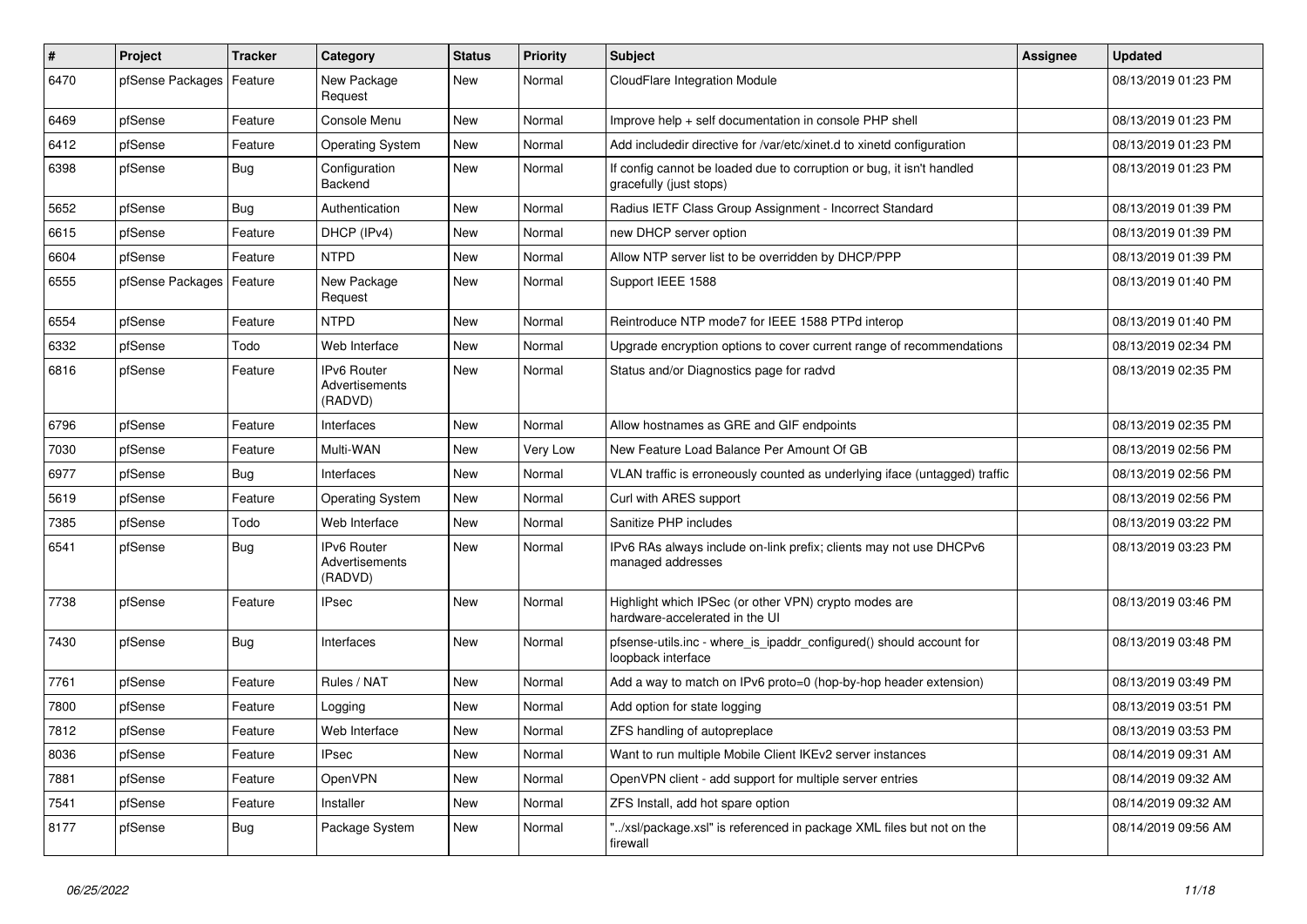| $\sharp$ | Project                    | <b>Tracker</b> | Category              | <b>Status</b> | Priority | <b>Subject</b>                                                                                                                     | Assignee             | <b>Updated</b>      |
|----------|----------------------------|----------------|-----------------------|---------------|----------|------------------------------------------------------------------------------------------------------------------------------------|----------------------|---------------------|
| 7289     | pfSense                    | Bug            | Certificates          | <b>New</b>    | Low      | Generating 4096bit Certificate                                                                                                     |                      | 08/14/2019 09:56 AM |
| 8372     | pfSense                    | Feature        | Logging               | <b>New</b>    | Normal   | add gui setting to adjust refresh rate for dynamic firewall logs                                                                   |                      | 08/14/2019 10:31 AM |
| 8274     | pfSense                    | Feature        | Traffic Graphs        | New           | Normal   | Reverse Inverse Traffic Graph View                                                                                                 | <b>Jared Dillard</b> | 08/14/2019 10:31 AM |
| 8526     | pfSense                    | <b>Bug</b>     | Interfaces            | <b>New</b>    | Normal   | DHCP client ignores server replies when 802.1q tagging is used                                                                     |                      | 08/14/2019 10:52 AM |
| 8458     | pfSense                    | Feature        | Dashboard             | <b>New</b>    | Low      | Allow reordering of interface widget                                                                                               |                      | 08/14/2019 10:52 AM |
| 8076     | pfSense                    | <b>Bug</b>     | Backup / Restore      | <b>New</b>    | Normal   | User can easily apply an unusable interface configuration after restore                                                            |                      | 08/14/2019 10:52 AM |
| 8435     | pfSense                    | <b>Bug</b>     | Interfaces            | <b>New</b>    | Normal   | DHCPv6 unusable in certain circumstances (US AT&T Fiber, etc.)                                                                     |                      | 08/14/2019 10:52 AM |
| 8929     | pfSense                    | Feature        | Web Interface         | <b>New</b>    | Normal   | Scroll bar css dark theme                                                                                                          |                      | 08/14/2019 12:16 PM |
| 8743     | pfSense                    | Todo           | Gateways              | <b>New</b>    | Low      | Gateway Groups page should list gateways in tier order                                                                             |                      | 08/14/2019 12:16 PM |
| 9087     | pfSense                    | Bug            | <b>Traffic Graphs</b> | <b>New</b>    | Normal   | Traffic Graph Widget Legend Not Updating                                                                                           |                      | 08/14/2019 12:38 PM |
| 9060     | pfSense                    | Feature        | Logging               | New           | Normal   | add rule name filtering field for firewall log viewer                                                                              |                      | 08/14/2019 12:38 PM |
| 9035     | pfSense                    | Bug            | Rules / NAT           | <b>New</b>    | Normal   | Inactive Interfaces are Hidden in Firewall Rules                                                                                   |                      | 08/14/2019 12:39 PM |
| 9222     | pfSense                    | Feature        | Authentication        | <b>New</b>    | Normal   | Add sshguard log when release an IP                                                                                                |                      | 08/14/2019 01:00 PM |
| 9167     | pfSense                    | <b>Bug</b>     | Rules / NAT           | <b>New</b>    | Normal   | Some Important ICMPv6 Traffic Not Allowed by Default Rules                                                                         |                      | 08/14/2019 01:00 PM |
| 9343     | pfSense                    | Bug            | DHCP (IPv4)           | <b>New</b>    | Normal   | diag_arp.php times out with large DHCPD leases table                                                                               |                      | 08/14/2019 01:19 PM |
| 9288     | pfSense                    | Feature        | Authentication        | <b>New</b>    | Normal   | SSHGuard add pfSense signature in standard                                                                                         |                      | 08/14/2019 01:19 PM |
| 9486     | pfSense Packages           | Bug            | softflowd             | <b>New</b>    | Very Low | ifindex values used for softflowd are incorrect                                                                                    |                      | 08/14/2019 02:30 PM |
| 9591     | pfSense                    | Feature        | Rules / NAT           | <b>New</b>    | Normal   | Add under firewall rules a search box                                                                                              |                      | 08/14/2019 02:39 PM |
| 9585     | pfSense                    | Bug            | Interfaces            | <b>New</b>    | Normal   | 6RD: Unable to reach hosts on within same 6rd-domain                                                                               |                      | 08/14/2019 02:39 PM |
| 9575     | pfSense                    | Feature        | DHCP (IPv6)           | New           | Very Low | RFC 7078 - Distributing Address Selection Policy Using DHCPv6                                                                      |                      | 08/14/2019 02:39 PM |
| 9293     | pfSense                    | Feature        | Web Interface         | <b>New</b>    | Low      | Provide WebUI message (banner) prior to login                                                                                      |                      | 08/14/2019 02:39 PM |
| 9627     | pfSense                    | Feature        | <b>Captive Portal</b> | <b>New</b>    | Normal   | Captive Portal only shows authenticated users                                                                                      |                      | 08/14/2019 02:48 PM |
| 4681     | pfSense                    | Feature        | Backup / Restore      | <b>New</b>    | Normal   | AutoConfigBackup make a way to easily download a saved backup                                                                      |                      | 08/16/2019 12:46 PM |
| 7757     | pfSense                    | Bug            | Backup / Restore      | New           | Normal   | Auto Config Backup fails to upload unless Default Gateway is up                                                                    |                      | 08/16/2019 12:47 PM |
| 8500     | pfSense                    | <b>Bug</b>     | Dynamic DNS           | <b>New</b>    | Low      | Incorrect categorization of status/info messages from phpDynDNS                                                                    |                      | 08/16/2019 12:50 PM |
| 8031     | pfSense Packages           | Feature        | FreeRADIUS            | <b>New</b>    | Normal   | FreeRADIUS copy entry function                                                                                                     |                      | 08/16/2019 01:01 PM |
| 7686     | pfSense Packages   Feature |                | haproxy               | <b>New</b>    | Normal   | Add option in HAProxy to configure SSL defaults based on the Mozilla<br><b>SSL Configuration Generator</b>                         |                      | 08/16/2019 01:09 PM |
| 2774     | pfSense                    | Feature        | DHCP (IPv4)           | <b>New</b>    | Normal   | Extend DHCP Pools code to allow using different subnets                                                                            |                      | 08/19/2019 10:27 AM |
| 2323     | pfSense                    | Feature        | DHCP (IPv4)           | <b>New</b>    | Low      | GUI doesn't allow to configure DHCP server to serve IP addresses<br>belonging to subnets wich are not associated with an interface |                      | 08/19/2019 10:27 AM |
| 7964     | pfSense                    | <b>Bug</b>     | Multi-WAN             | <b>New</b>    | Normal   | Restart openvpn on gateway switching                                                                                               |                      | 08/19/2019 12:35 PM |
| 6845     | pfSense                    | Feature        | Interfaces            | <b>New</b>    | Normal   | DHCP / DHCPv6 WAN client status page                                                                                               |                      | 08/19/2019 12:37 PM |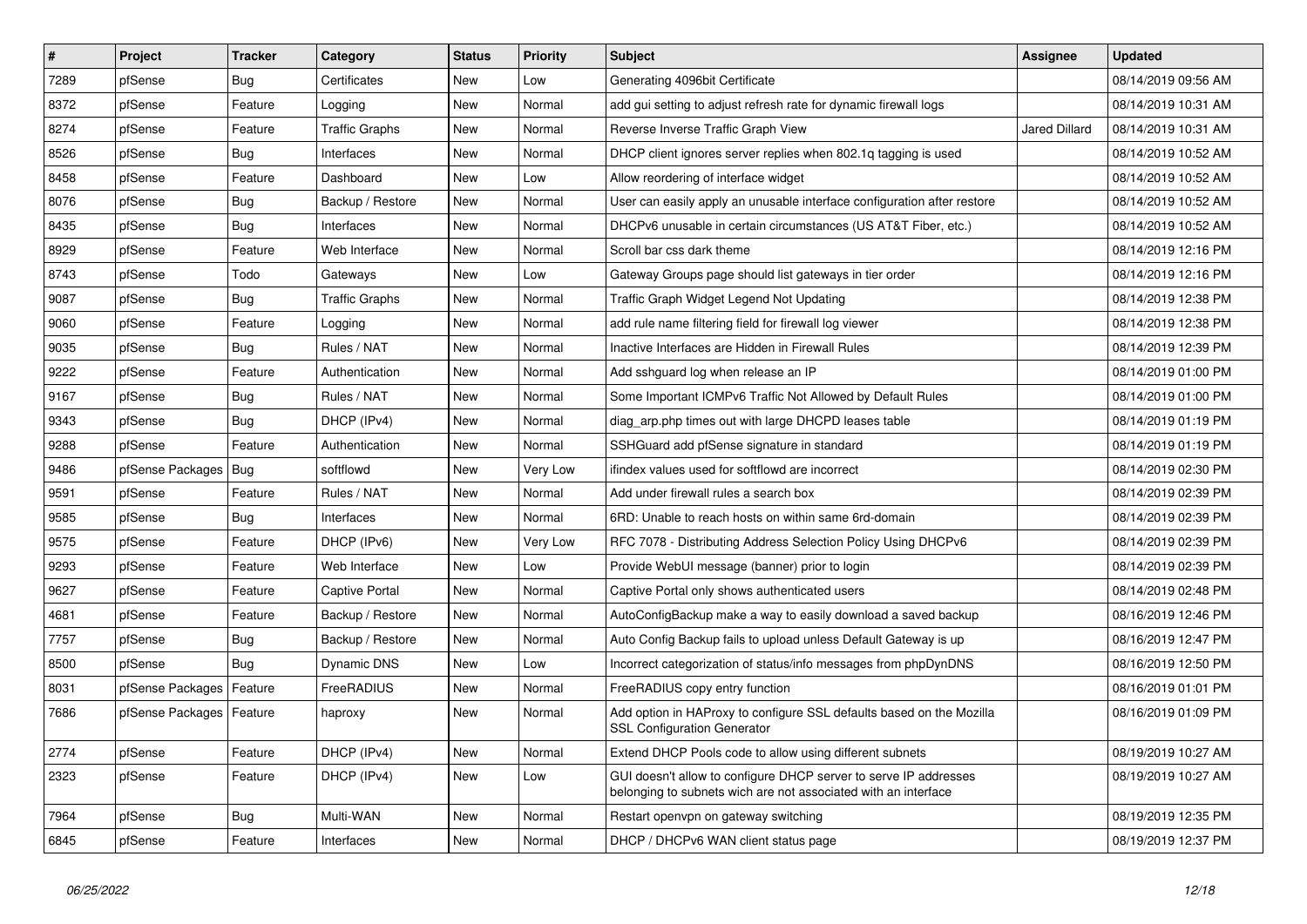| ∦    | Project                    | <b>Tracker</b> | Category                                 | <b>Status</b> | <b>Priority</b> | <b>Subject</b>                                                                                    | Assignee     | <b>Updated</b>      |
|------|----------------------------|----------------|------------------------------------------|---------------|-----------------|---------------------------------------------------------------------------------------------------|--------------|---------------------|
| 7720 | pfSense                    | Feature        | Hardware / Drivers                       | New           | Normal          | Add general watchdog kernel modules (like ichwd) and watchdogd<br>support in the GUI.             |              | 08/19/2019 01:20 PM |
| 9495 | pfSense Packages           | <b>Bug</b>     | AWS VPC                                  | <b>New</b>    | Normal          | AWS VPC VPN wizard produces incorrect config (SHA256 should be<br>SHA <sub>1</sub> )              |              | 08/19/2019 02:45 PM |
| 7683 | pfSense Packages   Feature |                | New Package<br>Request                   | <b>New</b>    | Low             | Splunk Universal Forwarder Package                                                                |              | 08/19/2019 02:54 PM |
| 9038 | pfSense                    | Feature        | Logging                                  | <b>New</b>    | Normal          | Live view of any log file                                                                         |              | 08/19/2019 02:55 PM |
| 9140 | pfSense                    | Bug            | Logging                                  | <b>New</b>    | Very Low        | Unexpected rule can be displayed when looking up filter log entry with<br>multiple matching rules |              | 08/19/2019 02:56 PM |
| 7699 | pfSense Packages           | Feature        | OpenVPN Client<br>Export                 | <b>New</b>    | Normal          | OpenVPN Client Export - Default Gateway                                                           |              | 08/19/2019 03:32 PM |
| 7902 | pfSense Packages   Feature |                | OpenVPN Client<br>Export                 | <b>New</b>    | Low             | allow vpn client export of other to be a blank field                                              |              | 08/19/2019 03:33 PM |
| 9690 | pfSense                    | Bug            | Interfaces                               | <b>New</b>    | Normal          | Ethernet flow control should be disabled by default                                               |              | 08/19/2019 06:45 PM |
| 6574 | pfSense                    | Feature        | Hardware / Drivers                       | <b>New</b>    | Normal          | Support USB RNDIS network interfaces                                                              |              | 08/20/2019 08:46 AM |
| 7212 | pfSense                    | Feature        | Hardware / Drivers                       | New           | Normal          | Provide Driver for SG-1000 Crypto Accelerator                                                     | Luiz Souza   | 08/20/2019 08:46 AM |
| 8309 | pfSense                    | Feature        | Hardware / Drivers                       | <b>New</b>    | Normal          | Include apuled driver to add support for LEDs on PC Engines APU<br>boards                         | Darryn Storm | 08/20/2019 08:47 AM |
| 4914 | pfSense                    | Feature        | Diagnostics                              | New           | Low             | <b>Packet Capture Settings</b>                                                                    |              | 08/20/2019 08:51 AM |
| 7414 | pfSense Packages           | Feature        | Snort                                    | <b>New</b>    | Normal          | snort needs automated refresh on ip change                                                        |              | 08/20/2019 08:55 AM |
| 9662 | pfSense Packages   Bug     |                | pfBlockerNG                              | <b>New</b>    | Normal          | PfblockerNG do not update after pfsense reboot and wait for next cron<br>task                     |              | 08/20/2019 09:00 AM |
| 8279 | pfSense Packages           | Feature        | pfBlockerNG                              | <b>New</b>    | Normal          | Consider adding a new option to the Rule Order                                                    |              | 08/20/2019 09:00 AM |
| 9192 | pfSense                    | Bug            | PPP Interfaces                           | <b>New</b>    | Normal          | PPPoE daemon selects wrong interface                                                              |              | 08/20/2019 10:05 AM |
| 8804 | pfSense                    | Bug            | <b>PPP</b> Interfaces                    | New           | Normal          | Netgate SG-1000 PPPoE Keepalives not prioritized, internet drops                                  |              | 08/20/2019 10:06 AM |
| 8512 | pfSense                    | Bug            | PPP Interfaces                           | New           | Normal          | PPPoE reconnect fails after interface flap                                                        |              | 08/20/2019 10:06 AM |
| 1833 | pfSense                    | Feature        | PPTP                                     | New           | Normal          | PPTP type WAN IPv6 support                                                                        |              | 08/20/2019 10:12 AM |
| 3162 | pfSense                    | Feature        | <b>PPP</b> Interfaces                    | <b>New</b>    | Low             | <b>MLPPP Status of connections</b>                                                                |              | 08/20/2019 10:20 AM |
| 4470 | pfSense                    | Feature        | IPv6 Router<br>Advertisements<br>(RADVD) | <b>New</b>    | Normal          | RA page in GUI                                                                                    |              | 08/20/2019 12:20 PM |
| 7303 | pfSense                    | <b>Bug</b>     | IPv6 Router<br>Advertisements<br>(RADVD) | New           | Normal          | ipv6 connectivity lost on pfSense reboot                                                          |              | 08/20/2019 12:23 PM |
| 1937 | pfSense                    | Feature        | Rules / NAT                              | New           | Normal          | Support for rule groupings                                                                        |              | 08/20/2019 12:42 PM |
| 1947 | pfSense                    | Feature        | Rules / NAT                              | New           | Normal          | Option to kill all states when creating a block rule                                              |              | 08/20/2019 01:09 PM |
| 7974 | pfSense                    | Feature        | Dashboard                                | New           | Normal          | <b>ZFS RAID Monitor Not available</b>                                                             |              | 08/20/2019 01:34 PM |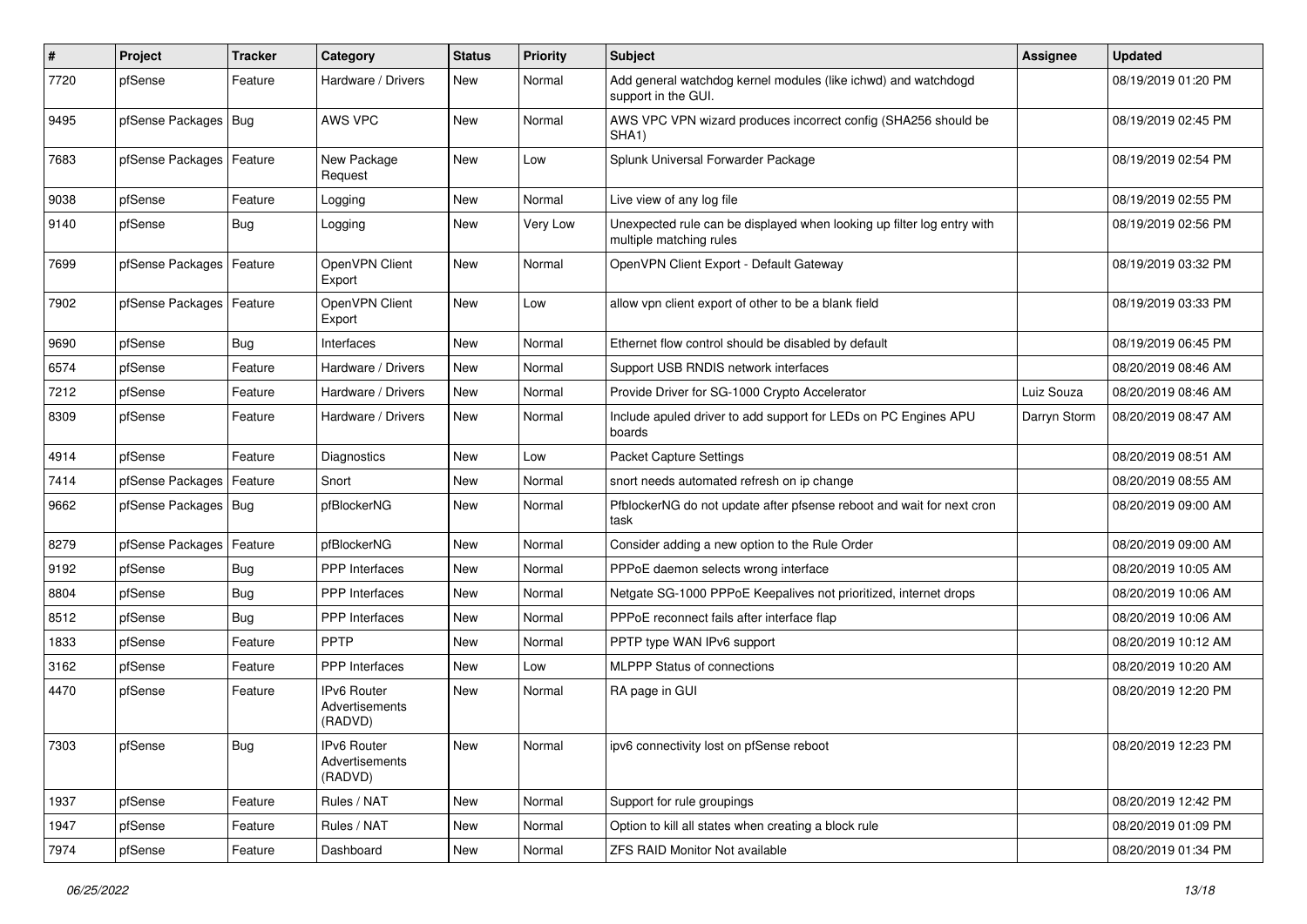| #    | Project | <b>Tracker</b> | Category                            | <b>Status</b> | <b>Priority</b> | <b>Subject</b>                                                                                                         | Assignee      | <b>Updated</b>      |
|------|---------|----------------|-------------------------------------|---------------|-----------------|------------------------------------------------------------------------------------------------------------------------|---------------|---------------------|
| 6295 | pfSense | Bug            | <b>Traffic Shaper</b><br>(Limiters) | <b>New</b>    | Normal          | Crash upon applying CODELQ to untagged parent interface when also<br>applied to daughter VLAN                          | Luiz Souza    | 08/20/2019 02:44 PM |
| 8570 | pfSense | Bug            | <b>XML Parser</b>                   | <b>New</b>    | Normal          | Empty (dn)shaper config gets populated with newline                                                                    |               | 08/20/2019 02:45 PM |
| 4265 | pfSense | Feature        | UPnP/NAT-PMP                        | <b>New</b>    | Normal          | UPNP allow use of alias and schedule                                                                                   |               | 08/20/2019 02:57 PM |
| 4997 | pfSense | Feature        | Rules / NAT                         | New           | Normal          | Add setting option to choose default log action for new firewall rules                                                 |               | 08/20/2019 03:29 PM |
| 4456 | pfSense | Feature        | Diagnostics                         | <b>New</b>    | Normal          | Packet capture additional filtering options                                                                            |               | 08/20/2019 03:30 PM |
| 5567 | pfSense | Feature        | Dashboard                           | <b>New</b>    | Low             | CARP status widget does not update in real time                                                                        |               | 08/20/2019 03:33 PM |
| 2049 | pfSense | Feature        | Rules / NAT                         | New           | Normal          | Show Auto Generated Rules and Use them to turn features on/off when<br>applicable                                      |               | 08/20/2019 03:37 PM |
| 6026 | pfSense | Bug            | Rules / NAT                         | New           | Low             | webinterface, firewall rules, wrapping of columns or visible<br>(horizontal) scrollbar needed when contents doesnt fit | Jared Dillard | 08/20/2019 03:40 PM |
| 5556 | pfSense | Feature        | Diagnostics                         | <b>New</b>    | Normal          | No error when downloading non-existing file on Diagnostics/Execute                                                     |               | 08/20/2019 03:43 PM |
| 6602 | pfSense | Feature        | User Manager /<br>Privileges        | <b>New</b>    | Normal          | Config writes denied via "deny config write" permission should notify as<br>such                                       |               | 08/20/2019 03:43 PM |
| 6804 | pfSense | Feature        | Diagnostics                         | New           | Very Low        | Add row counter into Diagnostics -> Edit File                                                                          |               | 08/20/2019 03:44 PM |
| 1883 | pfSense | Feature        | <b>Traffic Shaper</b><br>(Limiters) | New           | Normal          | Diag > Limiter Info presentation enhancement                                                                           |               | 08/20/2019 03:46 PM |
| 7172 | pfSense | Bug            | DHCP (IPv4)                         | New           | Normal          | Sorting by hostname in Services > DHCP Server > LAN should be<br>"natural" (alphanumeric friendly)                     |               | 08/20/2019 03:47 PM |
| 7181 | pfSense | Feature        | Rules / NAT                         | <b>New</b>    | Low             | Add Top and Add Bottom on Seperator                                                                                    |               | 08/21/2019 08:55 AM |
| 6842 | pfSense | Feature        | Package System                      | <b>New</b>    | Low             | Package Manager progress bar should indicate overall progress                                                          |               | 08/21/2019 08:55 AM |
| 6696 | pfSense | Bug            | Traffic Shaper (ALTQ)               | <b>New</b>    | Low             | Add configure link to Status > Queues error message if traffic shaping<br>not configured                               | Jared Dillard | 08/21/2019 08:55 AM |
| 7373 | pfSense | <b>Bug</b>     | Rules / NAT                         | <b>New</b>    | Normal          | Firewall schedules GUI needs to be redone from scratch                                                                 |               | 08/21/2019 08:56 AM |
| 7418 | pfSense | Feature        | Dynamic DNS                         | <b>New</b>    | Normal          | Dynamic dns should be sorted interface name                                                                            |               | 08/21/2019 08:58 AM |
| 7182 | pfSense | Feature        | Dashboard                           | New           | Normal          | Break up System Widget on the Dashboard                                                                                |               | 08/21/2019 08:59 AM |
| 7788 | pfSense | <b>Bug</b>     | Dashboard                           | <b>New</b>    | Low             | Irregular updating of widgets like cpu/uptime on system widget.                                                        |               | 08/21/2019 09:03 AM |
| 8095 | pfSense | <b>Bug</b>     | Translations                        | New           | Normal          | Unescaped simple quotes break JavaScript features when the French<br>translation is enabled                            |               | 08/21/2019 09:06 AM |
| 7781 | pfSense | Feature        | Rules / NAT                         | <b>New</b>    | Normal          | Please Enable Rule Separators on Manual Outbound NAT                                                                   |               | 08/21/2019 09:07 AM |
| 8316 | pfSense | Feature        | Rules / NAT                         | New           | LOW             | expiration date when creating new rules                                                                                |               | 08/21/2019 09:11 AM |
| 8483 | pfSense | Feature        | Traffic Shaper (ALTQ)               | New           | Normal          | Allow user to choose order of Queues status                                                                            |               | 08/21/2019 09:12 AM |
| 8558 | pfSense | Feature        | Web Interface                       | New           | Normal          | Add more table sorting in various UI pages                                                                             |               | 08/21/2019 09:14 AM |
| 7195 | pfSense | <b>Bug</b>     | Package System                      | New           | Normal          | pkg edit.php - < checkenable fields > tag has no effect on fields other than<br>checkbox/input                         |               | 08/21/2019 09:15 AM |
| 7082 | pfSense | Bug            | Package System                      | New           | Normal          | pkg edit.php - impossible to use default value with rowhelperfield                                                     |               | 08/21/2019 09:15 AM |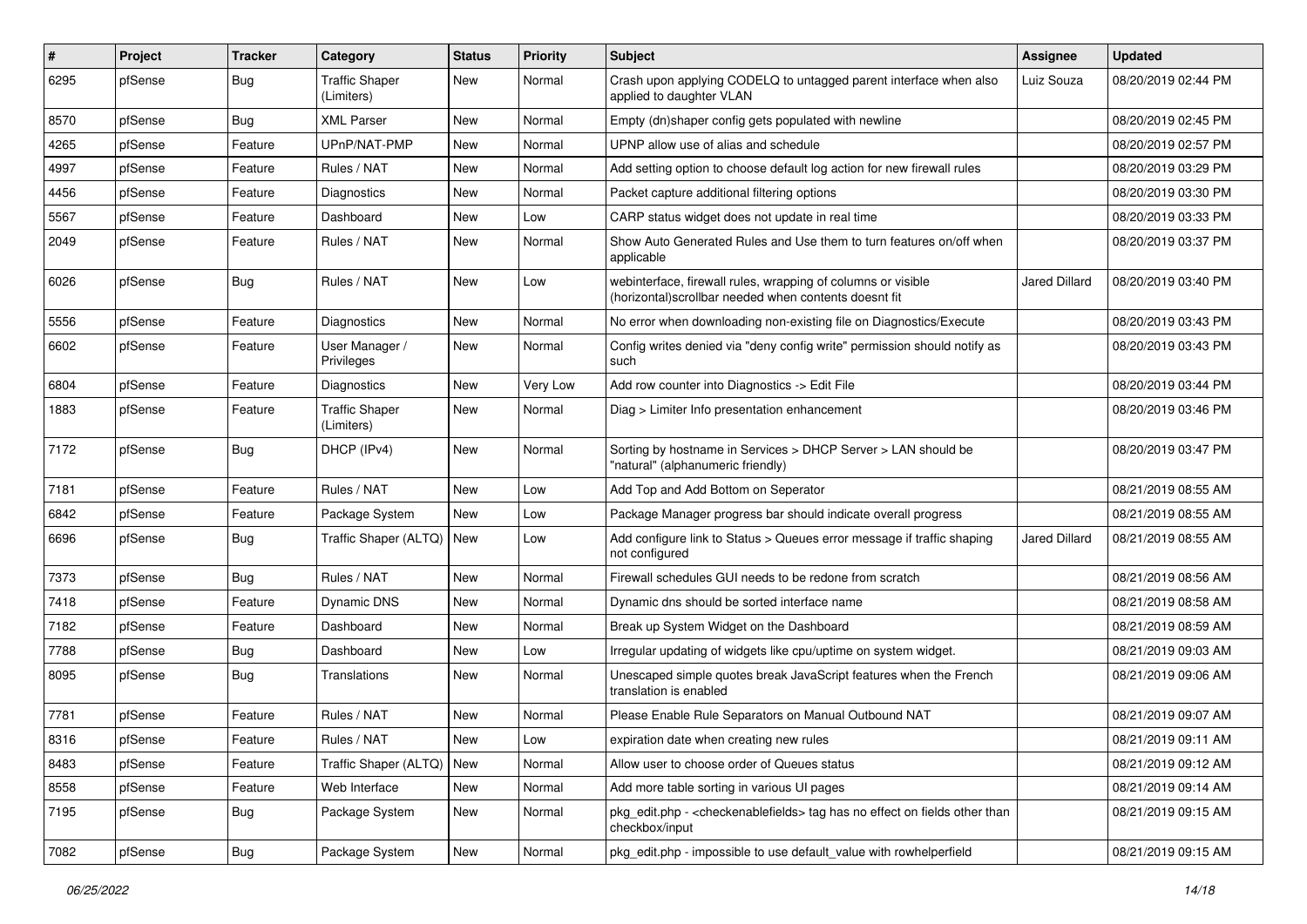| #    | Project | <b>Tracker</b> | Category                     | <b>Status</b> | <b>Priority</b> | <b>Subject</b>                                                                          | Assignee   | <b>Updated</b>      |
|------|---------|----------------|------------------------------|---------------|-----------------|-----------------------------------------------------------------------------------------|------------|---------------------|
| 8614 | pfSense | <b>Bug</b>     | DHCP (IPv4)                  | <b>New</b>    | Normal          | Cannot remove Additional BOOTP/DHCP Options                                             |            | 08/21/2019 09:15 AM |
| 9101 | pfSense | Bug            | Traffic Graphs               | <b>New</b>    | Normal          | Traffic Graphs/Dashboard Slows Downloads Being Performed by the<br>Same Firefox Browser |            | 08/21/2019 09:18 AM |
| 9253 | pfSense | Feature        | User Manager /<br>Privileges | <b>New</b>    | Normal          | RFE: True View-Only WebCFG options                                                      |            | 08/21/2019 09:21 AM |
| 8694 | pfSense | Feature        | Authentication               | New           | Very Low        | Client CA Auth for PFSense WebGui                                                       |            | 08/21/2019 09:25 AM |
| 3771 | pfSense | Bug            | DHCP (IPv4)                  | <b>New</b>    | Normal          | Webinterface and dhcpdcrashes with 500+ static leases                                   |            | 08/21/2019 09:26 AM |
| 7459 | pfSense | Feature        | Diagnostics                  | <b>New</b>    | Low             | 'Refresh" button for Diagnostics/Tables display                                         |            | 08/21/2019 09:27 AM |
| 7442 | pfSense | Feature        | <b>Diagnostics</b>           | New           | Low             | Suggestions for Diagnostics / ARP Table and Diagnostics / NDP Table                     |            | 08/21/2019 09:27 AM |
| 1656 | pfSense | Feature        | Diagnostics                  | <b>New</b>    | Normal          | Teach pfctl to kill states by port number                                               |            | 08/21/2019 09:55 AM |
| 4098 | pfSense | Feature        | Authentication               | <b>New</b>    | Normal          | Add option to force a password change on login                                          |            | 08/21/2019 10:31 AM |
| 5825 | pfSense | Feature        | Authentication               | <b>New</b>    | Normal          | Allow EAP-RADIUS for authentication servers                                             |            | 08/21/2019 10:32 AM |
| 8170 | pfSense | Feature        | <b>XMLRPC</b>                | <b>New</b>    | Normal          | XMLRPC Sync deletes entires on remote System                                            |            | 08/21/2019 10:42 AM |
| 8243 | pfSense | Feature        | <b>XMLRPC</b>                | <b>New</b>    | Normal          | Sync dashboard settings over xmlrpc                                                     |            | 08/21/2019 10:42 AM |
| 7441 | pfSense | Feature        | DHCP (IPv4)                  | <b>New</b>    | Low             | Display start/end times for Static Mapping leases on DHCP<br>Leases/DHCPv6 Leases       |            | 08/21/2019 10:48 AM |
| 6283 | pfSense | Feature        | DHCP (IPv6)                  | <b>New</b>    | Normal          | Register DHCPv6 leases with DNS resolver                                                |            | 08/21/2019 10:48 AM |
| 7563 | pfSense | Feature        | L <sub>2</sub> TP            | <b>New</b>    | Normal          | I2tp Suggestion: consider allowing IP/Subnet for the user.                              |            | 08/21/2019 10:52 AM |
| 8233 | pfSense | Bug            | <b>NAT Reflection</b>        | New           | Very Low        | NAT reflection back to originating host broken when using FQDN-based<br>IP aliases      |            | 08/21/2019 10:53 AM |
| 1979 | pfSense | Feature        | Aliases / Tables             | <b>New</b>    | Normal          | Add some default read-only system aliases                                               | Jim Pingle | 08/21/2019 11:01 AM |
| 3387 | pfSense | Feature        | Aliases / Tables             | <b>New</b>    | Normal          | process alias urltable Frequency                                                        |            | 08/21/2019 11:01 AM |
| 4195 | pfSense | Feature        | Aliases / Tables             | <b>New</b>    | Low             | Aliases: sections                                                                       |            | 08/21/2019 11:01 AM |
| 5735 | pfSense | Feature        | Aliases / Tables             | New           | Very Low        | Automaticaly add DHCP leases to alias list or make it readable in<br>selected fields    |            | 08/21/2019 11:01 AM |
| 7665 | pfSense | <b>Bug</b>     | Aliases / Tables             | <b>New</b>    | Normal          | Host range validation for Aliases is not strict enough                                  |            | 08/21/2019 11:01 AM |
| 6207 | pfSense | Feature        | Rules / NAT                  | <b>New</b>    | Normal          | Please, add "THIS_IF broadcast" Macro for use in firewall rules                         |            | 08/21/2019 11:01 AM |
| 3288 | pfSense | Feature        | Rules / NAT                  | <b>New</b>    | Normal          | Macros for Interface Networks on Outbound NAT rule Source drop-down                     |            | 08/21/2019 11:02 AM |
| 336  | pfSense | Feature        | <b>LAGG Interfaces</b>       | New           | Normal          | Option to create lagg under assign interfaces                                           |            | 08/21/2019 11:16 AM |
| 4499 | ptSense | Feature        | LAGG Interfaces              | New           | Normal          | pfSense LAGG interfaces; unable to set speed and duplex for member<br>interfaces.       |            | 08/21/2019 11:16 AM |
| 9453 | pfSense | <b>Bug</b>     | <b>LAGG Interfaces</b>       | New           | Normal          | VLAN Interfaces on LAGG get orphaned at boot                                            |            | 08/21/2019 11:16 AM |
| 9183 | pfSense | <b>Bug</b>     | LAGG Interfaces              | New           | Very Low        | OpenVPN Lagg Interface not working after restart or new start                           |            | 08/21/2019 11:17 AM |
| 8335 | pfSense | <b>Bug</b>     | LAGG Interfaces              | New           | Normal          | System hang with LACP downlink to UniFi switch                                          |            | 08/21/2019 11:18 AM |
| 1388 | pfSense | Feature        | Multi-WAN                    | New           | Normal          | 3G outbound failover connection with auto dial-up and hang-up                           |            | 08/21/2019 11:27 AM |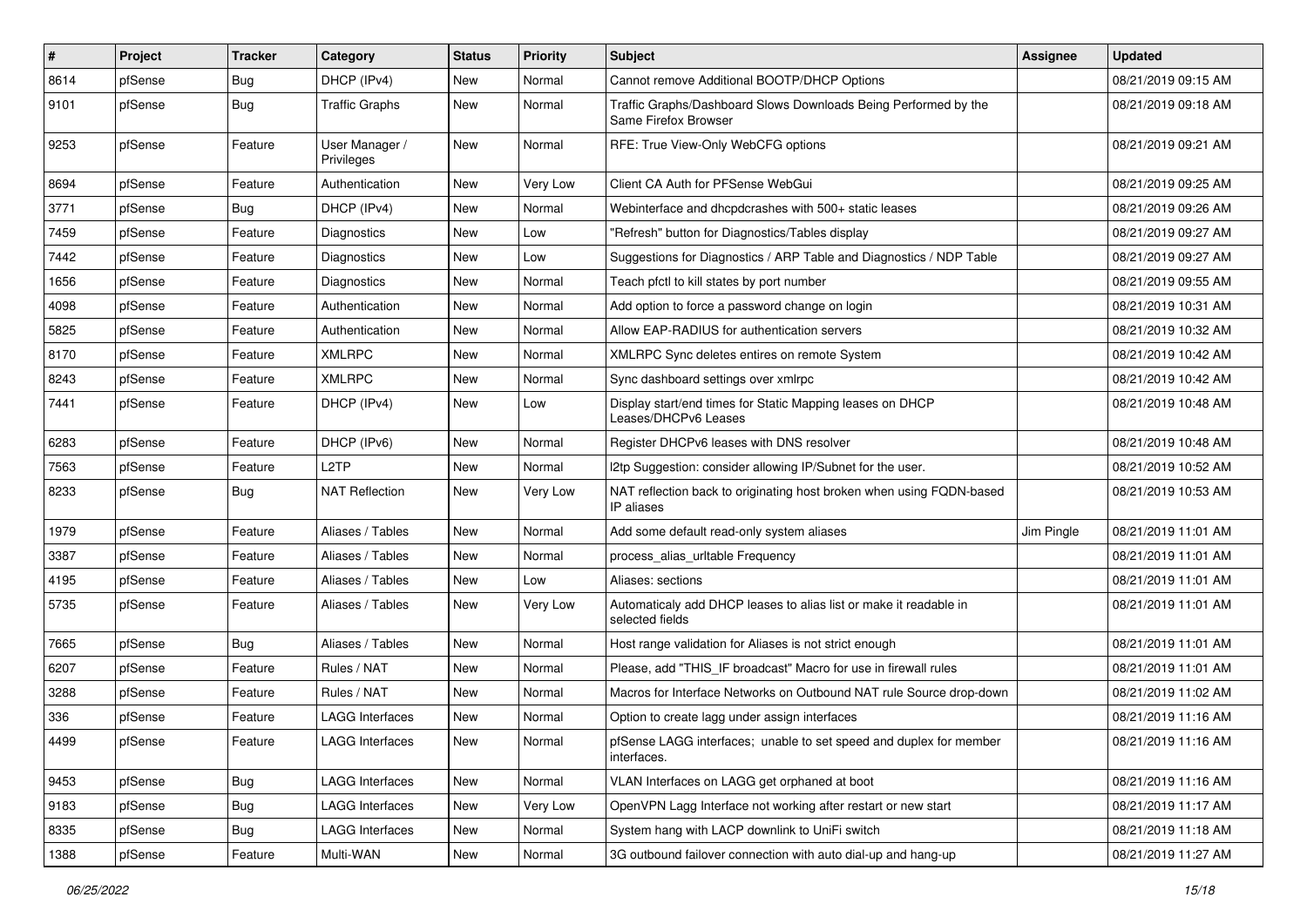| $\pmb{\#}$ | Project                | <b>Tracker</b> | Category               | <b>Status</b> | <b>Priority</b> | <b>Subject</b>                                                                                       | <b>Assignee</b> | <b>Updated</b>      |
|------------|------------------------|----------------|------------------------|---------------|-----------------|------------------------------------------------------------------------------------------------------|-----------------|---------------------|
| 7977       | pfSense                | <b>Bug</b>     | Translations           | New           | Normal          | English text shown in stead of translated text (Routing - Gateway groups<br>· edit)                  |                 | 08/21/2019 11:28 AM |
| 8846       | pfSense                | <b>Bug</b>     | Gateways               | New           | Low             | Misleading gateway error message adding/editing static routes using a<br>disabled interface          |                 | 08/21/2019 11:29 AM |
| 9698       | pfSense                | <b>Bug</b>     | <b>RRD Graphs</b>      | <b>New</b>    | Normal          | Monitoring graphs do not retain state after auto-refresh                                             |                 | 08/26/2019 02:09 AM |
| 7848       | pfSense                | <b>Bug</b>     | <b>Diagnostics</b>     | New           | Low             | NDP Table Sort by Expiration Error                                                                   |                 | 08/26/2019 02:56 PM |
| 4503       | pfSense Packages       | Feature        | New Package<br>Request | New           | Normal          | GNUGateKeeper H.323 Proxy Package                                                                    |                 | 08/27/2019 02:54 AM |
| 9704       | pfSense Packages       | Feature        | FreeRADIUS             | <b>New</b>    | Normal          | Enable filter_username                                                                               |                 | 08/27/2019 12:07 PM |
| 9707       | pfSense Packages   Bug |                | pfBlockerNG            | <b>New</b>    | Normal          | Some networks already existing in deny Feeds are not stopped even if<br>existing in custom deny list |                 | 08/28/2019 10:03 AM |
| 753        | pfSense                | Feature        | OpenVPN                | <b>New</b>    | Normal          | Add OpenVPN foreign_option support                                                                   |                 | 09/02/2019 10:38 AM |
| 9725       | pfSense Packages       | Feature        | <b>ACME</b>            | <b>New</b>    | Very Low        | Ability to use template variables in acme package                                                    |                 | 09/04/2019 07:12 AM |
| 9724       | pfSense Packages       | <b>Bug</b>     | pfBlockerNG            | New           | High            | pfblockerng-firewall-filter-service-will-not-start                                                   |                 | 09/05/2019 06:32 AM |
| 9732       | pfSense                | Feature        | DHCP (IPv4)            | <b>New</b>    | Normal          | System UTC time offset in DHCP Option 2                                                              |                 | 09/06/2019 08:39 PM |
| 9737       | pfSense                | Bug            | <b>Traffic Graphs</b>  | New           | Normal          | traffic-graphs is shows incorrect units inside the chart                                             |                 | 09/09/2019 06:35 AM |
| 895        | pfSense                | Feature        | <b>PPP</b> Interfaces  | <b>New</b>    | Very Low        | PPP subsystem MPPE/MPPC support                                                                      |                 | 09/10/2019 04:24 PM |
| 9749       | pfSense Packages       | Feature        | Status Monitoring      | <b>New</b>    | Normal          | 95th percentile missing for quality in monitoring                                                    |                 | 09/12/2019 10:39 AM |
| 9755       | pfSense                | Bug            | Package System         | New           | Very Low        | package description wrong link<br>https://www.freshports.org/security/openvpn-client-export          |                 | 09/13/2019 07:22 AM |
| 9775       | pfSense                | Feature        | Backup / Restore       | <b>New</b>    | Normal          | AutoConfigBackup - Rolling per day/hour cap on changes, retention<br>policy                          |                 | 09/20/2019 09:19 AM |
| 9800       | pfSense                | Feature        | Hardware / Drivers     | <b>New</b>    | Normal          | Add toggle for net.isr.dispatch=deferred in GUI                                                      |                 | 09/29/2019 06:18 AM |
| 9805       | pfSense                | Bug            | Dynamic DNS            | New           | Normal          | dynDNS cloudflare multiple entries                                                                   |                 | 10/02/2019 04:51 PM |
| 9012       | pfSense Packages       | Bug            | Squid                  | New           | Very Low        | Captive Portal authentication in Squid Proxy Server does not work                                    |                 | 10/12/2019 05:06 AM |
| 9838       | pfSense                | Feature        | OpenVPN                | <b>New</b>    | Normal          | PKCS11 support                                                                                       |                 | 10/20/2019 02:12 PM |
| 6103       | pfSense                | Feature        | <b>DNS Resolver</b>    | New           | Normal          | DNS Resolver Outgoing Interfaces should be able to use Gateway<br>Groups                             |                 | 10/21/2019 08:02 AM |
| 9837       | pfSense                | <b>Bug</b>     | Interfaces             | <b>New</b>    | Very Low        | ipv6 is not completely disabled on the interfaces                                                    |                 | 10/24/2019 01:16 AM |
| 7248       | pfSense                | Feature        | <b>IPsec</b>           | New           | Normal          | Web UI for IPSec settings should warn about poor security choices                                    | Jim Pingle      | 10/31/2019 12:15 PM |
| 1268       | pfSense                | Feature        | Certificates           | New           | Normal          | Allow mass renewing of certs                                                                         |                 | 11/01/2019 03:17 PM |
| 9044       | pfSense Packages       | Feature        | New Package<br>Request | New           | Normal          | Add SoftEther                                                                                        |                 | 11/02/2019 10:51 AM |
| 9889       | pfSense                | Bug            | Certificates           | <b>New</b>    | Very Low        | CRL check for Intermediate CA CRLs fails                                                             | Jim Pingle      | 11/08/2019 11:03 AM |
| 8985       | pfSense Packages       | Feature        | Suricata               | New           | Normal          | Suricata: allow configuration for external/internal additional storage                               |                 | 11/13/2019 10:07 AM |
| 9286       | pfSense Packages   Bug |                | squidguard             | New           | Normal          | squidGuard - Unable to change IP for sgerror.php URL in configuration                                |                 | 11/13/2019 10:07 AM |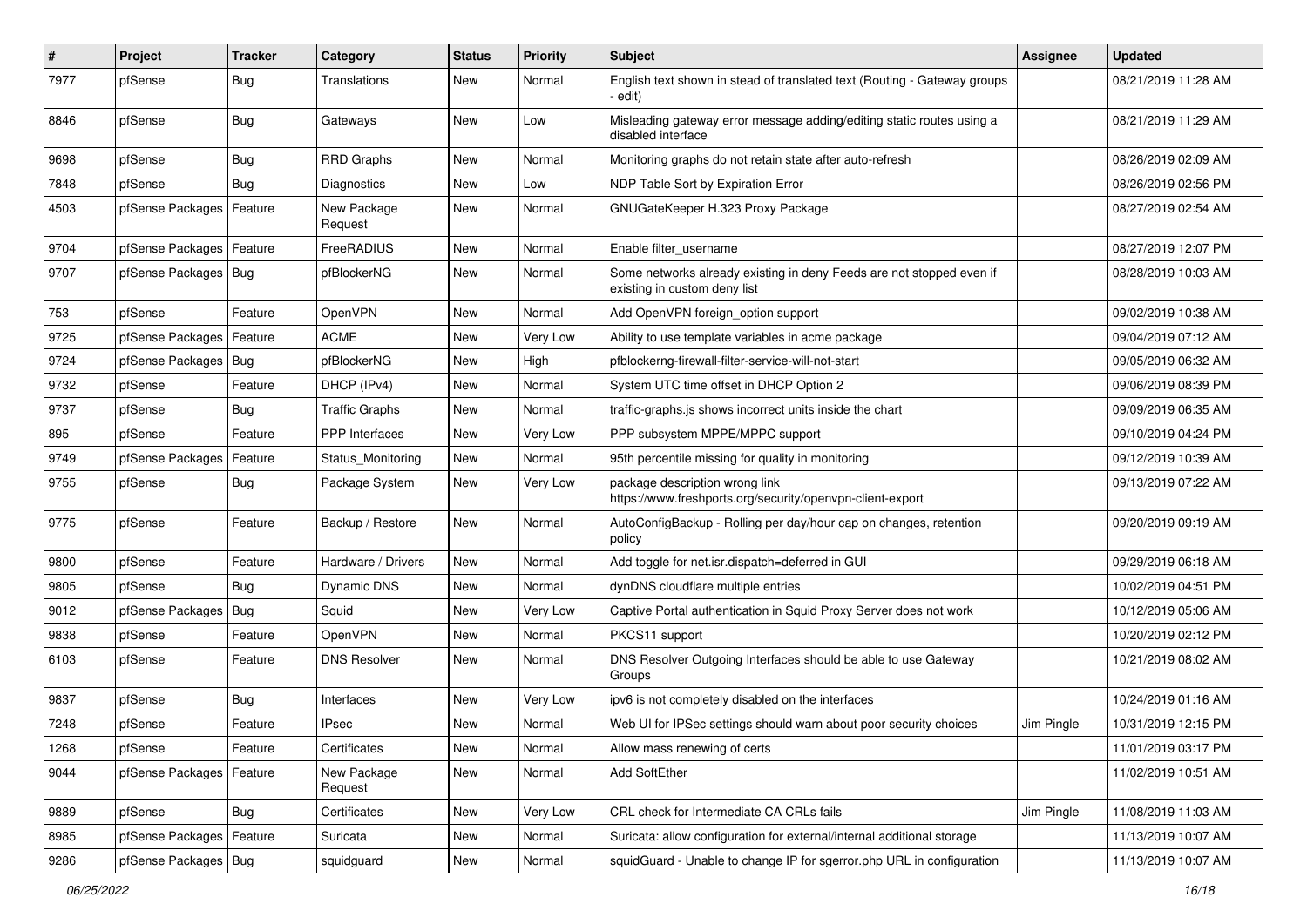| $\vert$ # | Project                    | <b>Tracker</b> | Category               | <b>Status</b> | <b>Priority</b> | <b>Subject</b>                                                                                 | Assignee                              | <b>Updated</b>      |
|-----------|----------------------------|----------------|------------------------|---------------|-----------------|------------------------------------------------------------------------------------------------|---------------------------------------|---------------------|
| 9497      | pfSense Packages           | Bug            | AWS VPC                | New           | Normal          | AWS VPN Wizard: WebGUI times out.                                                              |                                       | 11/13/2019 10:07 AM |
| 9566      | pfSense                    | <b>Bug</b>     | <b>Traffic Graphs</b>  | New           | Normal          | Traffic graph displays traffic incorrectly                                                     |                                       | 11/18/2019 07:54 AM |
| 9912      | pfSense Packages           | Feature        | ntop                   | New           | Normal          | add custom DPI to ntopng                                                                       |                                       | 11/18/2019 10:57 AM |
| 7078      | pfSense                    | Feature        | <b>OpenVPN</b>         | New           | Low             | Allow reordering of client specific overrides in OpenVPN                                       |                                       | 11/21/2019 02:48 PM |
| 9937      | pfSense                    | Feature        | Authentication         | New           | Normal          | OpenVPN Login User Privilege                                                                   |                                       | 11/29/2019 08:46 AM |
| 9973      | pfSense Packages           | Feature        | <b>NRPE</b>            | New           | Normal          | Nagios NRPE package isn't IPv6 capable                                                         |                                       | 12/20/2019 03:15 PM |
| 9999      | pfSense Packages   Bug     |                | pfBlockerNG            | New           | Normal          | unbound fatal error if System Domain in DNSBL and System Domain<br>Local Zone Type is Redirect |                                       | 12/25/2019 08:10 AM |
| 9676      | pfSense Packages           | Bug            | pfBlockerNG            | <b>New</b>    | Normal          | AS lookup fails                                                                                |                                       | 12/26/2019 12:17 AM |
| 10137     | pfSense                    | Feature        | Package System         | New           | Normal          | net-mgmt/arpwatch: Update to 3.0                                                               |                                       | 12/30/2019 05:16 PM |
| 10143     | pfSense                    | <b>Bug</b>     | <b>DNS Resolver</b>    | New           | Normal          | System hostname DNS entry is assigned to the wrong IP on multi-wan<br>setups                   |                                       | 12/31/2019 02:33 PM |
| 10144     | pfSense                    | Feature        | Web Interface          | New           | Low             | Default Sort Order, DHCP Leases                                                                |                                       | 12/31/2019 06:47 PM |
| 10150     | pfSense                    | Bug            | <b>IGMP Proxy</b>      | <b>New</b>    | Normal          | IGMP Proxy does not scale to hundreds of streams                                               |                                       | 01/03/2020 02:56 AM |
| 10160     | pfSense Packages   Feature |                | New Package<br>Request | New           | Normal          | Dedicated Maxmind GeoIP package including license registration                                 |                                       | 01/03/2020 10:31 PM |
| 10164     | pfSense Packages           | Bug            | pfBlockerNG            | New           | Normal          | pfBlockerNG dashboard widget position is not maintained when updating                          |                                       | 01/06/2020 10:06 AM |
| 10199     | pfSense                    | Todo           | Translations           | New           | Very Low        | Improve Spanish translation interface                                                          | Aluisco Miguel<br>Ricardo<br>Mastrapa | 01/22/2020 09:22 AM |
| 10204     | pfSense                    | Feature        | Interfaces             | New           | Low             | Possible clarification of Track IPv6 Interface Subnet ID                                       |                                       | 01/23/2020 01:04 PM |
| 10188     | pfSense Packages           | Bug            | pfBlockerNG            | New           | Normal          | Reputation tab is not working                                                                  |                                       | 01/24/2020 10:06 AM |
| 3312      | pfSense                    | Bug            | <b>IPsec</b>           | New           | Normal          | Gateway on IPsec rules is not functional in pf                                                 |                                       | 01/28/2020 10:09 PM |
| 8770      | pfSense                    | Bug            | Interfaces             | <b>New</b>    | Normal          | QinQ interfaces always show as active                                                          |                                       | 02/01/2020 09:47 AM |
| 10250     | pfSense                    | Feature        | DHCP (IPv4)            | <b>New</b>    | Very Low        | DHCP lease view by interface                                                                   |                                       | 02/11/2020 07:47 AM |
| 10253     | pfSense Packages   Bug     |                | pfBlockerNG            | New           | Normal          | pfblockerng-devel uses user interface for VIP causing issues with other<br>services            |                                       | 02/11/2020 09:17 AM |
| 10252     | pfSense Packages   Bug     |                | pfBlockerNG            | New           | High            | pfblockerng-devel                                                                              |                                       | 02/11/2020 05:18 PM |
| 7420      | pfSense                    | Bug            | <b>IPsec</b>           | <b>New</b>    | Normal          | ipsec status freezing                                                                          |                                       | 02/13/2020 09:09 AM |
| 10258     | pfSense                    | Feature        | Certificates           | New           | Very Low        | allow to sign CA                                                                               |                                       | 02/20/2020 04:20 AM |
| 10271     | pfSense                    | Bug            | Web Interface          | New           | Normal          | Large number of VLAN/LANs make "Interfaces" menu hard to access                                |                                       | 02/20/2020 04:46 AM |
| 9934      | pfSense Packages           | <b>Bug</b>     | Suricata               | New           | Normal          | suricata update kills WAN interface                                                            |                                       | 02/20/2020 09:17 AM |
| 10277     | pfSense                    | <b>Bug</b>     | Web Interface          | New           | Normal          | Sorting the log entries does not use year value                                                |                                       | 02/24/2020 07:46 AM |
| 10278     | pfSense Packages   Bug     |                | pfBlockerNG            | New           | Normal          | pfBlockerNG: Formatting issue on DNSBL stats page                                              |                                       | 02/24/2020 01:36 PM |
| 10294     | pfSense Packages   Bug     |                | <b>FRR</b>             | New           | Normal          | FRR Route Counts Incorrect on Status Page                                                      | Jim Pingle                            | 02/26/2020 11:08 AM |